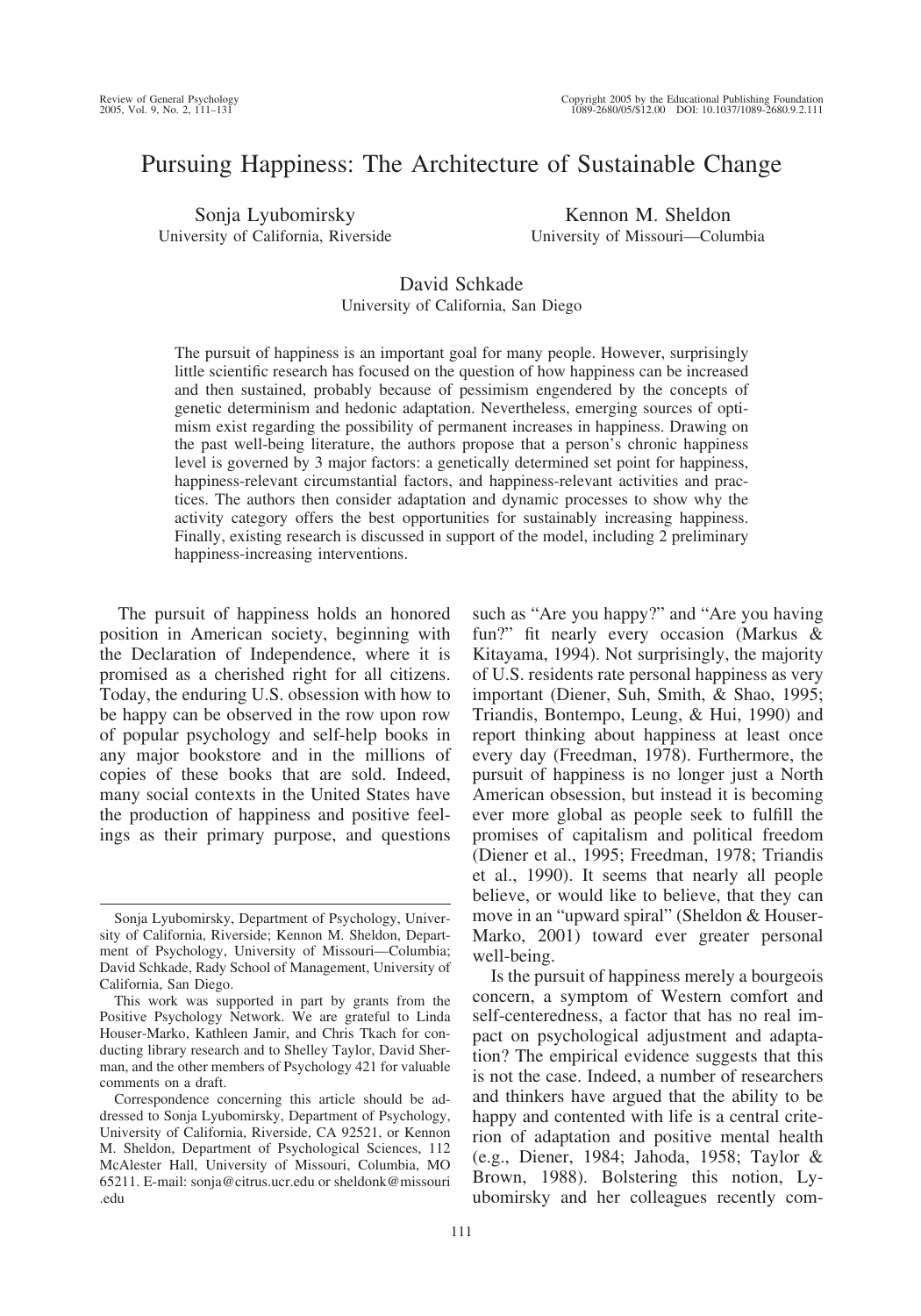piled evidence showing that happiness has numerous positive byproducts that appear to benefit individuals, families, and communities (Lyubomirsky, King, & Diener, 2004; see also Fredrickson, 2001). Furthermore, Lyubomirsky et al.'s analysis revealed that happy people gain tangible benefits in many different life domains from their positive state of mind, including larger social rewards (higher odds of marriage and lower odds of divorce, more friends, stronger social support, and richer social interactions; e.g., Harker & Keltner, 2001; Marks & Fleming, 1999; Okun, Stock, Haring, & Witter, 1984), superior work outcomes (greater creativity, increased productivity, higher quality of work, and higher income; e.g., Estrada, Isen, & Young, 1994; Staw, Sutton, & Pelled, 1995), and more activity, energy, and flow (e.g., Csikszentmihalyi & Wong, 1991).

Further supporting the argument that subjective happiness may be integral to mental and physical health, happy people are more likely to evidence greater self-control and self-regulatory and coping abilities (e.g., Aspinwall, 1998; Fredrickson & Joiner, 2002; Keltner & Bonanno, 1997), to have a bolstered immune system (e.g., Dillon, Minchoff, & Baker, 1985; Stone et al., 1994), and even to live a longer life (e.g., Danner, Snowdon, & Friesen, 2001; Ostir, Markides, Black, & Goodwin, 2000). Also, happy people are not just self-centered or selfish; the literature suggests that happy individuals instead tend to be relatively more cooperative, prosocial, charitable, and "other-centered" (e.g., Isen, 1970; Kasser & Ryan, 1996; Williams & Shiaw, 1999).

In summary, happy individuals appear more likely to be flourishing people, both inwardly and outwardly. Thus, we argue that enhancing people's happiness levels may indeed be a worthy scientific goal, especially after their basic physical and security needs are met. Unfortunately, however, relatively little scientific support exists for the idea that people's happiness levels can change for the better. For example, the happiness-boosting techniques proposed in the self-help literature generally have limited grounding in scientific theory and even less empirical confirmation of their effectiveness (Norcross et al., 2000). Consider a representative best seller, *You Can Be Happy No Matter What: Five Principles for Keeping Life in Perspective,* by Carlson (1997). Do the five principles work? Do some work better than others? Do the principles work better for some people than for others? Are any positive effects of the principles due, ultimately, to placebo effects? If the book actually helps people "get happier," does the happiness boost *last*? Although it is possible that some of the advice given in this and other similar books could well be appropriate and effective, the authors provide almost no empirical research in support of their claims.

One receives little more guidance from contemporary academic psychology. Of course, research psychologists have identified many predictors of people's happiness or subjective wellbeing. For example, well-being has been shown to be associated with a wide variety of factors, including demographic status (e.g., Argyle, 1999; Diener, Suh, Lucas, & Smith, 1999; Myers, 2000), personality traits and attitudes (e.g., Diener & Lucas, 1999), and goal characteristics (e.g., McGregor & Little, 1998). However, a limitation of previous research is that the vast majority of studies have been cross sectional and have reported between-subjects effects rather than investigating well-being longitudinally and examining within-subject effects. In addition, very few happiness intervention studies have been conducted. Thus, researchers still know surprisingly little about how to *change* well-being, that is, about the possibility of "becoming happier." Doubtless, part of the reason for this neglect is the difficulty of conducting longitudinal and intervention studies. The problem is further compounded by the tendency of applied mental health researchers to focus on pathology rather than on positive mental health (Seligman & Csikszentmihalyi, 2000) and by the thorny issues raised when theorists speculate on how people "should" live their lives to maximize their potential for happiness (Schwartz, 2000). However, we believe the principal reason for the neglect of this question is the considerable scientific pessimism over whether it is even *possible* to effect sustainable increases in happiness.

#### Historical Sources of Pessimism

Three considerations serve to illustrate the depth of this pessimism. First is the idea of a *genetically determined set point (or set range) for happiness*. Lykken and Tellegen (1996) have provided evidence, based on twin studies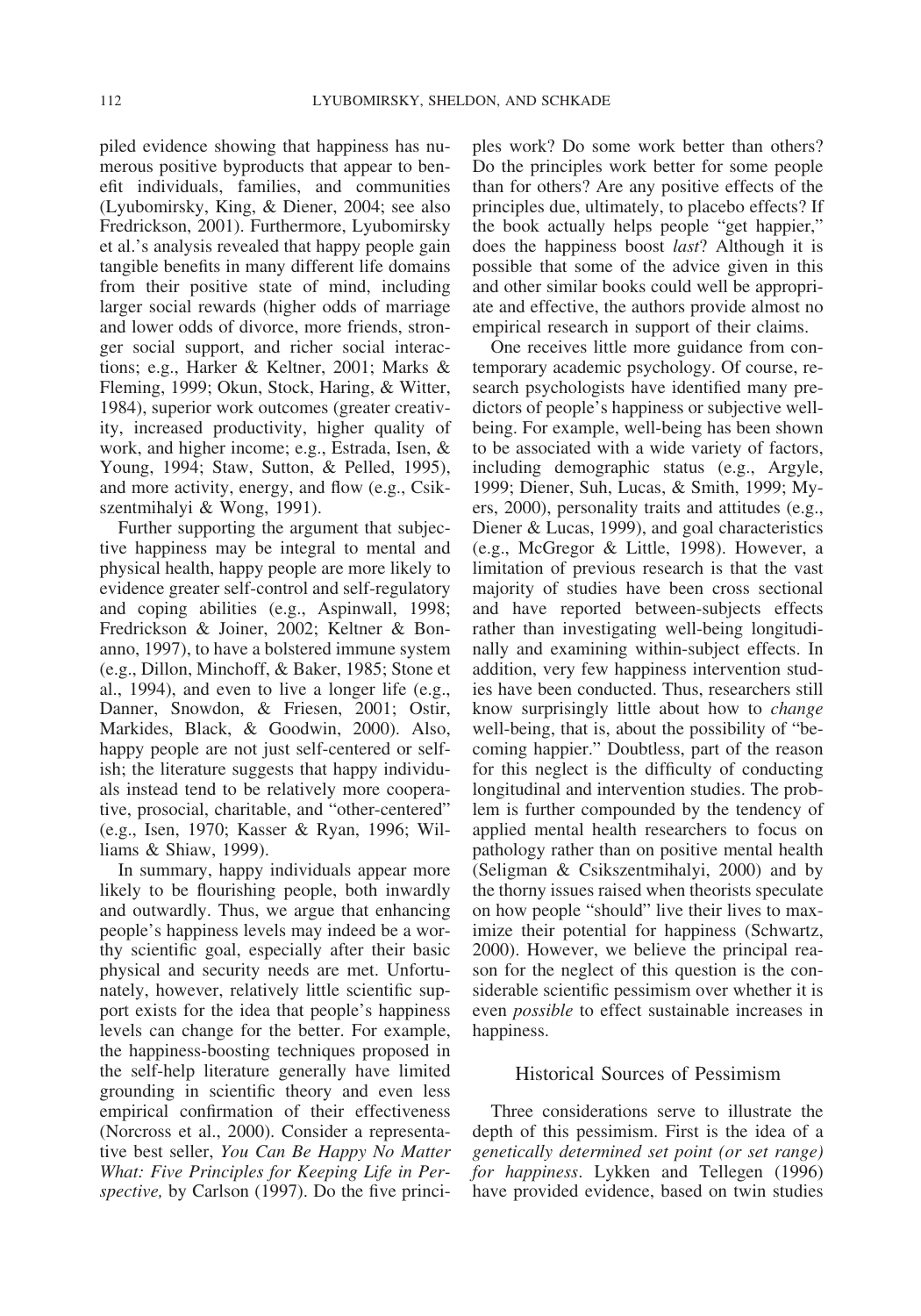and adoption studies, that the heritability of well-being may be as high as 80% (although a more widely accepted figure is 50%; Braungart, Plomin, DeFries, & Fulker, 1992; Tellegen et al., 1988; cf. Diener et al., 1999). Whatever the exact coefficient, its large magnitude suggests that for each person there is indeed a chronic or characteristic level of happiness. Consistent with this idea, Headey and Wearing (1989) found, in a four-wave panel study, that participants tended to keep returning to their own baselines over time (see also Suh, Diener, & Fujita, 1996). Thus, although there may be substantial variation around this baseline level in the short term, in the long term people perhaps cannot help but return to their set point, or to the middle of their set range: "What goes up must come down" (a more detailed description of the happiness set point is provided later).

A second and closely related source of pessimism comes from the literature on personality traits. Traits are cognitive, affective, and behavioral complexes that are, by definition, consistent across situations and across the life span and therefore may account for part of the stability of the set point. In support of the latter assumption, McCrae and Costa (1990) have shown impressive long-term stability for the "Big Five" traits, including the two traits most closely related to well-being: neuroticism and extraversion. Specifically, people tend to maintain the same rank ordering in their levels of worry, rumination, and guilt, as well as in their levels of social engagement, enthusiasm, and self-confidence. Because of the close relation between psychological well-being and these personality characteristics, McCrae and Costa argued that people also tend to maintain the same relative level of happiness over time (see also Costa, McCrae, & Zonderman, 1987; Diener & Lucas, 1999).

A third source of pessimism arises from the concept of the *hedonic treadmill* (Brickman & Campbell, 1971), which suggests that any gains in happiness are only temporary, because humans so quickly adapt to change (see also Kahneman, 1999; Tversky & Griffin, 1991). Thus, although new circumstances may temporarily cause people to become happier or sadder, they rapidly adjust, and the effect of these new circumstances on happiness then diminishes quickly or even disappears entirely. For example, Brickman, Coates, and Janoff-Bulman

(1978) showed that, after 1 year, lottery winners were no happier than controls, and furthermore recent paralysis victims were not as unhappy as one would expect. Further evidence of hedonic adaptation comes from findings of remarkably small correlations between happiness and wealth (Diener & Lucas, 1999) and Myers's (2000) observation that while U.S. citizens' personal income has more than doubled in the past 50 years, their happiness levels have remained the same. The notion of an individual fighting against the effects of adaptation brings to mind an image of a pedestrian walking up a descending escalator. Although the improving circumstances of her life may propel her upward toward ever greater happiness, the process of adaptation forces her back to her initial state.

Together, these concepts and findings suggest that trying to become happier may be as futile as trying to become taller (Lykken & Tellegen, 1996). Indeed, some have argued that pursuing happiness may backfire altogether, if the pursuit becomes a conscious "extrinsic" goal that distracts people from enjoying the moment (Schooler, Ariely, & Loewenstein, in press; see also Sheldon, 2004). Moreover, striving for happiness may inevitably result in deep disappointment for many people. From this perspective, rather than seeking an upward spiral, maybe people would be better off simply accepting their current personality and happiness levels (McCrae & Costa, 1994). In Zen terms, perhaps one should try to *transcend* the pursuit of happiness rather than trying to maximize it (Gaskins, 1999). Indeed, a number of philosophical traditions embrace the notion that happiness should not be increased beyond an ideal level, one akin to a "Golden Mean" (Aristotle, 1974) between agony and ecstasy. To be sure, most people would undoubtedly reject an unrestrained, ceaseless pursuit of well-being.

#### Present Sources of Optimism

Is the pursuit of happiness futile? We believe not. Despite the seemingly compelling reasons we have listed for pessimism regarding attempts to elevate levels of well-being, there are also compelling reasons for optimism. In the following, we briefly describe four sources of optimism, returning to consider some of them in greater detail later. First, some researchers have had success, albeit limited and short term, in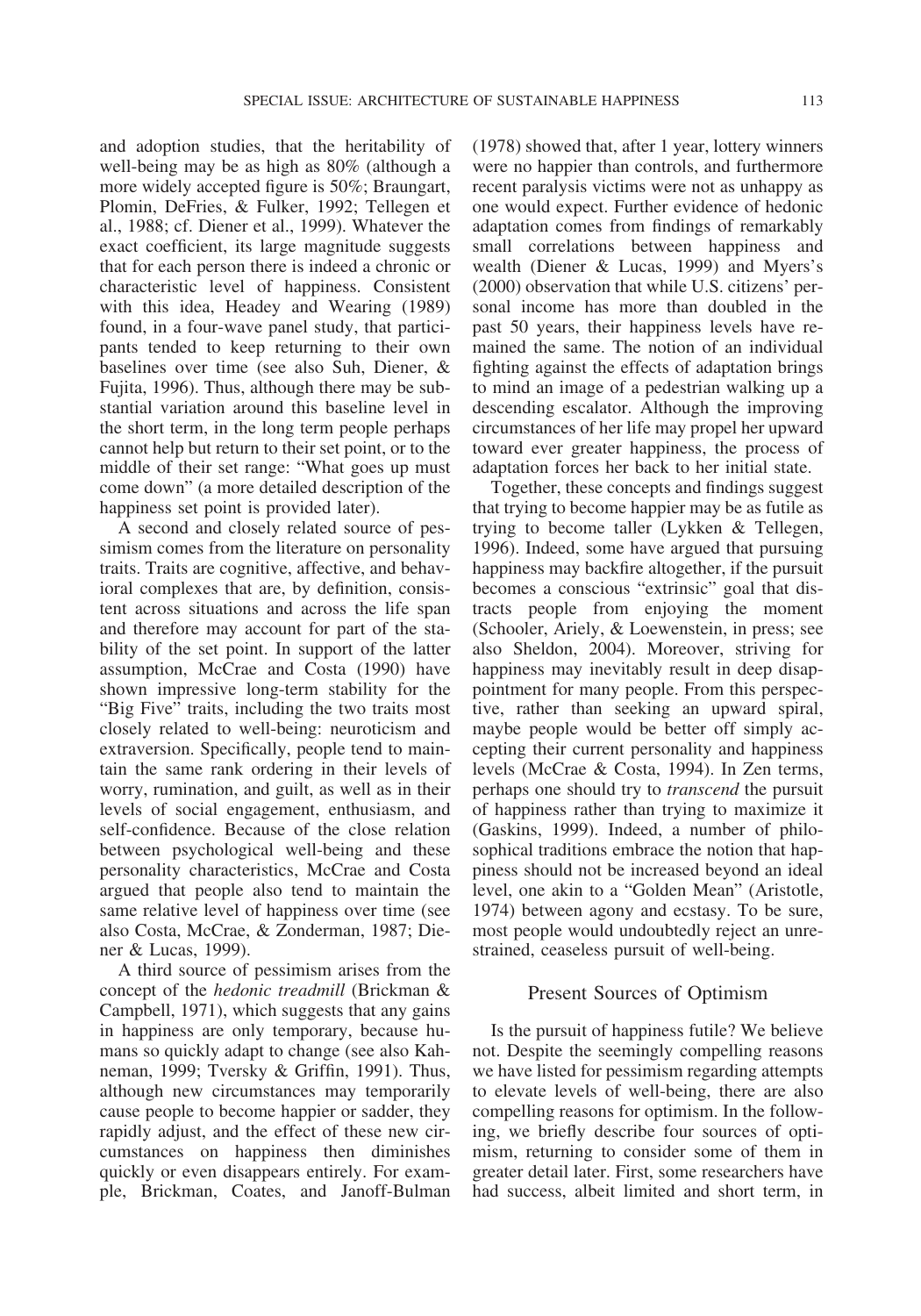using interventions to increase happiness (e.g., Fava, 1999; Fordyce, 1977, 1983, Lichter, Haye, & Kammann, 1980; Sheldon, Kasser, Smith, & Share, 2002). The potential of happiness-enhancing interventions is further reflected in emerging research in the positive psychology tradition demonstrating that practicing certain *virtues,* such as gratitude (Emmons & McCullough, 2003), forgiveness (McCullough, Pargament, & Thoresen, 2000), and thoughtful selfreflection (King, 2001; Lyubomirsky, Sousa, & Dickerhoof, 2004), can bring about enhanced well-being. Furthermore, research documenting the long-term effectiveness of cognitive and behavioral strategies to combat negative affect and depression has encouraging implications for the possibility of elevating long-term happiness (e.g., Gloaguen, Cottraux, Cucherat, & Blackburn, 1998; Jacobson et al., 1996).

Second, many different *motivational* and *attitudinal* factors have been linked to well-being, factors that are presumably amenable to some volitional control. Examples of possible motivational factors include the successful pursuit of life goals that are intrinsic in content (e.g., Kasser & Ryan, 1996); concordant with a person's interests, motives, and values (Brunstein, Schultheiss, & Grassman, 1998; Sheldon & Elliot, 1999; Sheldon & Kasser, 1995); and internally consistent (e.g., Emmons & King, 1988; Sheldon & Kasser, 1995). Examples of potentially controllable attitudinal factors include the tendency to take an optimistic perspective on one's life situations (e.g., DeNeve & Cooper, 1998; McCrae & Costa, 1986), the inclination to avoid social comparisons and contingent selfevaluations (e.g., Lyubomirsky & Ross, 1997), and the tendency to feel a sense of optimism or efficacy regarding one's life (Bandura, 1997; Scheier & Carver, 1993; Seligman, 1991; Taylor & Brown, 1988).

A third reason for optimism is provided by recent findings that older people tend to be somewhat happier than younger people (Charles, Reynolds, & Gatz, 2001; Diener & Suh, 1998; Roberts & Chapman, 2000; Sheldon & Kasser, 2001). Specifically, both cross-sectional and longitudinal work has shown that older persons report higher life satisfaction and lower negative affect. Although these main effects do not always emerge, they are observed frequently enough to suggest that greater happiness can indeed be achieved over time, not

just by a few people but perhaps by the majority of people. Indeed, Carstensen's (1995) socioemotional selectivity theory suggests that older people learn to structure their lives and pursue particular goals that maximize positive emotions, consistent with the proposal that people can learn to sustainably increase their wellbeing. Further supporting this notion are Sheldon and Kasser's (2001) results, which showed that age-related increases in well-being are in part mediated by volitional changes, including older people's ability to select more enjoyable and self-appropriate goals.

Yet another reason why genes are not necessarily destiny is that they appear to influence happiness indirectly, that is, by influencing the kinds of experiences and environments one has or seeks to have. Thus, unwanted effects of genes could be minimized by active efforts to steer oneself away from situations that detract from well-being or by avoiding being enticed toward maladaptive behaviors (Lykken, 2000; Lyubomirsky, 2001). In addition, it is worth noting that heritability coefficients describe covariations, not mean levels. Furthermore, even a high heritability coefficient for a particular trait (such as happiness) does not rule out the possibility that the mean level of that trait for a specific population can be raised. Under the right conditions, perhaps anyone can become happier, even if her or his rank ordering relative to others remains stable.

To summarize, it appears there is a paradox: Some theoretical perspectives and empirical data suggest that happiness can be increased, whereas other theories and data imply that it cannot. How can these conflicting perspectives on the possibility of happiness enhancement be resolved? Also, if enhanced happiness is indeed possible, what kinds of circumstances, activities, or habits of mind are most likely to bring gains, especially gains that can be maintained?

#### Model of Happiness

Accordingly, the primary question addressed in this article is the following: Through what mechanisms, if any, can a chronic happiness level higher than the set point be achieved and sustained? To this end, we describe the *architecture of sustainable happiness*. The integrative model of happiness we present accommodates the role of both personality/genetic and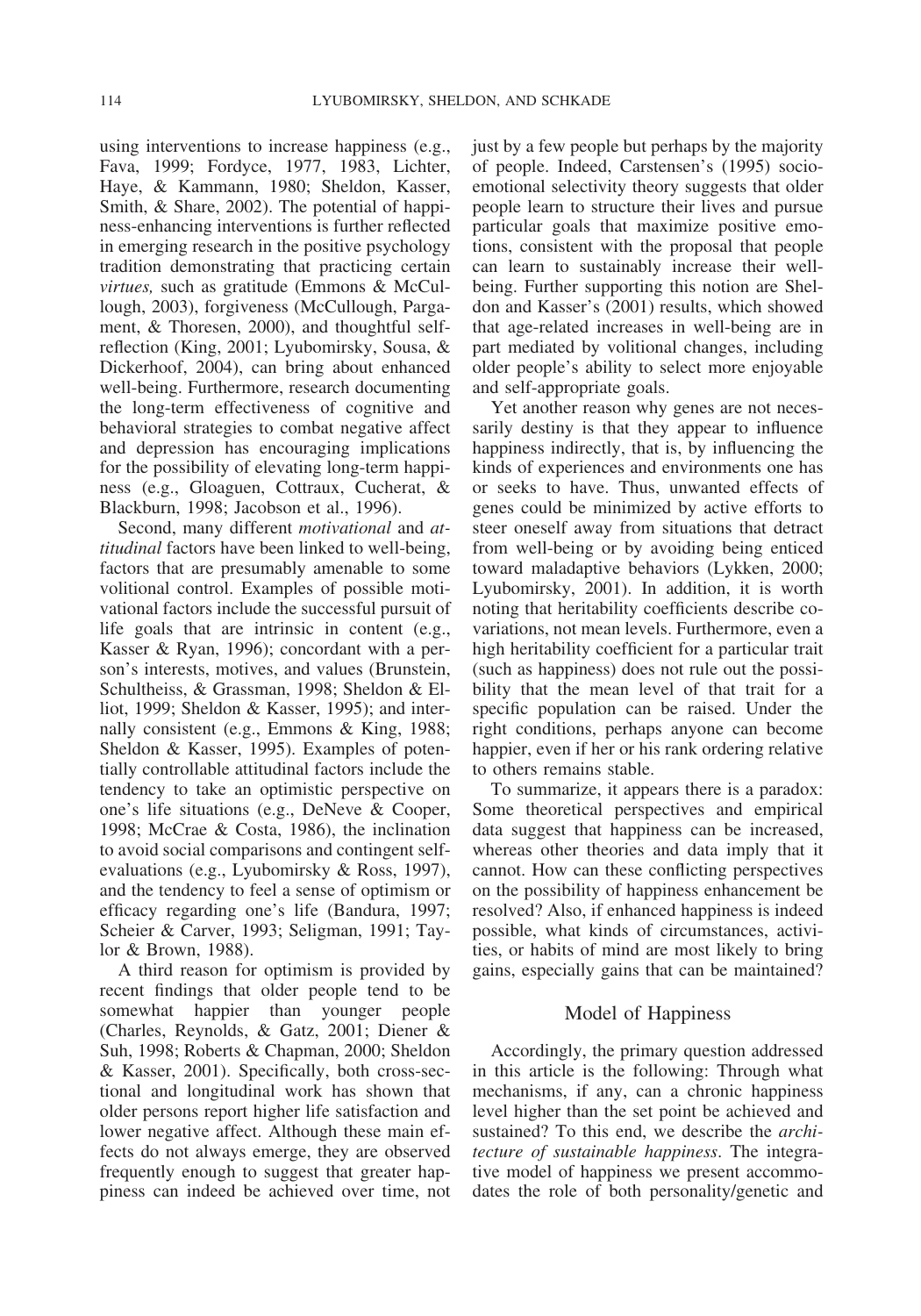circumstantial/demographic factors in happiness. However, it also goes beyond these crosssectional or concurrent factors to incorporate dynamic, time-sensitive factors. This extension allows the question of within-subject change in well-being, and maintained change, to be addressed. Most important, the model incorporates the role of motivational and attitudinal factors, consistent with the assumption that happiness can be actively pursued. We attempt to show that certain types of intentional activities indeed offer ways to achieve sustainable changes in well-being, despite the counteracting effects of adaptation.

In the sections to follow, we first provide a working definition of chronic happiness. Then we define the three factors that affect it (genetic set point, circumstances, and activities) and argue that intentional activities offer the best potential route to higher and sustainable levels of happiness. Subsequently, we consider some more complex issues pertaining to the achievement of sustainable well-being via intentional activity, such as the role of person–activity fit, optimal timing and variety of activity, and the supportive role of sustained effort and positive habits. Then, in the final section of the article, we describe several preliminary efforts to increase happiness, based on our model, and discuss the nature of effective happiness interventions.

#### *Defining Happiness*

Here we define happiness as it is most often defined in the literature, that is, in terms of frequent positive affect, high life satisfaction, and infrequent negative affect. These three constructs are the three primary components of subjective well-being, according to Diener and colleagues (for reviews, see Diener, 1984, 1994; Diener et al., 1999). Supporting the legitimacy of considering them as indicators of the same underlying construct, we find that the measures are highly correlated and typically yield a single factor after negative affect has been recoded (Sheldon & Kasser, 1998, 2001; Sheldon & Lyubomirsky, 2004). To refer to this group of measures, we use the term *happiness* or *subjective well-being,* although we also discuss mood and life satisfaction at times according to the specific ideas and data being presented.

It is important to note as well that we use a subjectivist definition of happiness, one that commonly relies on people's self-reports. We believe this is appropriate and even necessary given our view that happiness must be defined from the perspective of the person. In other words, happiness is primarily a subjective phenomenon for which the final judge should be "whoever lives inside a person's skin" (Myers & Diener, 1995, p. 11; see also Diener, 1994). However, the fact that the judgment of happiness is necessarily subjective does not mean that influences on that judgment cannot be studied empirically; for example, researchers might investigate the effects of factors such as a person's recent experiences of positive emotion (Frijda, 1999), the frame in which the question is presented (Larsen & Fredrickson, 1999), the meaning that the person ascribes to the question (Schwarz & Strack, 1999), and the person's sense of making satisfactory progress toward life goals at the time of the judgment (Carver & Scheier, 1990). We consider some of these factors in greater detail in a later section. Finally, the fact that self-reported happiness is subjective does not mean that it is unrelated to relatively more "objective" variables. For example, research has shown significant convergence of self-reported well-being with peer and spouse reports of well-being (e.g., Lyubomirsky & Lepper, 1999; Sandvik, Diener, & Seidlitz, 1993), with recall of particular types of events (e.g., Seidlitz, Wyer, & Diener, 1997), with smiling behavior (e.g., Harker & Keltner, 2001), and with physiological responses (e.g., Lerner, Taylor, Gonzalez, & Stayn, 2002).

#### *Chronic Happiness Level*

Our primary focus in this article is on a person's characteristic level of happiness during a particular period in his or her life, which we term the *chronic happiness level*. We define happiness this way because we wish to identify a quantity that is more enduring than momentary or daily happiness but that is also somewhat malleable over time and, thus, amenable to meaningful pursuit. According to this definition, although it is possible to alter one's chronic happiness level, it is much more difficult to do so than to alter one's happiness level at a particular moment or on a particular day. Operationally, one might define a person's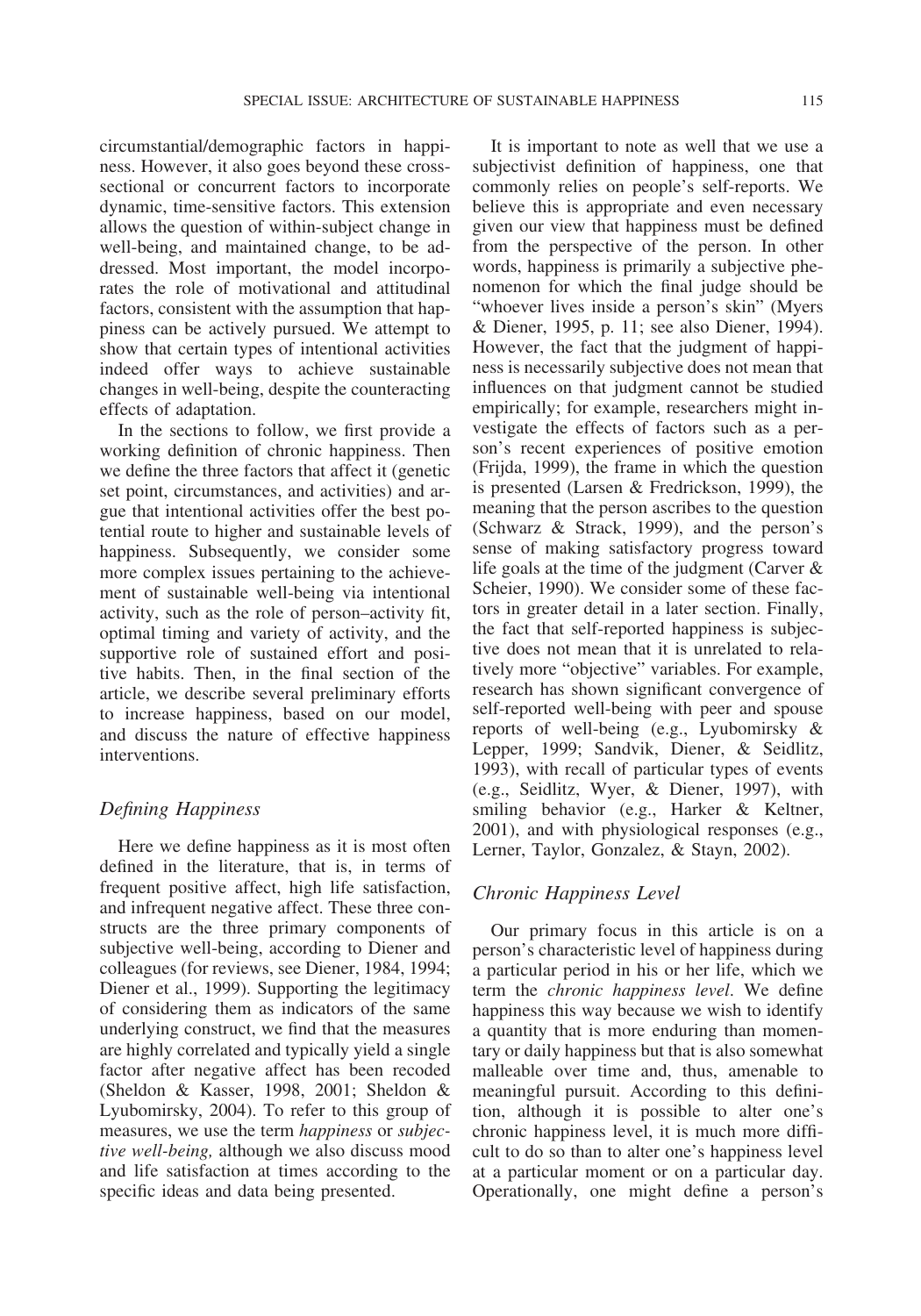chronic happiness level in terms of his or her retrospective summary judgments regarding his or her mood and satisfaction during some recent period (such as the past 2, 6, or 12 months) or as the average of momentary judgments of mood and satisfaction made at several times during the selected period. It is worth adding, however, that people may vary in their "hedonic profiles," such that two individuals with similar chronic happiness levels might differ in their relative levels of contentment with life versus their relative frequency of experiencing positive and negative mood states.

# *Determinants of the Chronic Happiness Level*

We focus on three primary types of factors that we believe causally affect the chronic happiness level, namely, the *set point, life circumstances,* and *intentional activity*. We focus on these three factors because they have historically received the majority of attention in the well-being literature, providing a substantial research base. We also focus on this three-factor distinction because it allows us to address several important issues and paradoxes, such as the question of whether it is even possible to "become happier" given strong genetic influences on happiness, the question of why past wellbeing research has revealed such weak associations between demographic/circumstantial variables and happiness, and the question of how a person might appropriately take action to "pursue" happiness.

Figure 1 provides an illustration of the ap-

# **What Determines Happiness?**



*Figure 1.* Three primary factors influencing the chronic happiness level.

proximate percentage of the variance that each of the three factors accounts for in cross-sectional well-being, as suggested by past research. As can be seen in the pie chart, existing evidence suggests that genetics account for approximately 50% of the population variation (Braungart et al., 1992; Lykken & Tellegen, 1996; Tellegen et al., 1988), and circumstances account for approximately 10% (Argyle, 1999; Diener et al., 1999). This leaves as much as 40% of the variance for intentional activity, supporting our proposal that volitional efforts offer a promising possible route to longitudinal increases in happiness. In other words, changing one's intentional activities may provide a happiness-boosting potential that is at least as large as, and probably much larger than, changing one's circumstances. In the following, we provide a definition of each factor, briefly consider whether and how changing that factor can lead to changes in people's chronic well-being, and discuss whether such changes may be sustainable over the long term, that is, whether the forces of hedonic adaptation can be counteracted by that factor.

### *Happiness Set Point*

We assume that an individual's chronic happiness level is in part determined by her or his set point, which is defined as the central or expected value within the person's set range. The happiness set point is genetically determined and is assumed to be fixed, stable over time, and immune to influence or control. Consistent with this assumption, twin studies (Lykken & Tellegen, 1996; Tellegen et al., 1988), long-term panel studies (Headey & Wearing, 1989), and studies of the effects of life events on well-being (Brickman et al., 1978) all indicate substantial long-term stability in happiness. For example, Lykken and Tellegen (1996) assessed well-being in twins at 20 years of age and then again at 30 years of age. The test–retest correlation was a considerable .50. Even more important, the cross-twin, cross-time correlation for the happiness of monozygotic twins was .40 (or 80% of the test–retest correlation), suggesting that the heritability of the "stable" component of happiness is approximately .80. In contrast, the cross-twin, crosstime correlation for dizygotic twins was close to zero (.07). Other studies, although differing in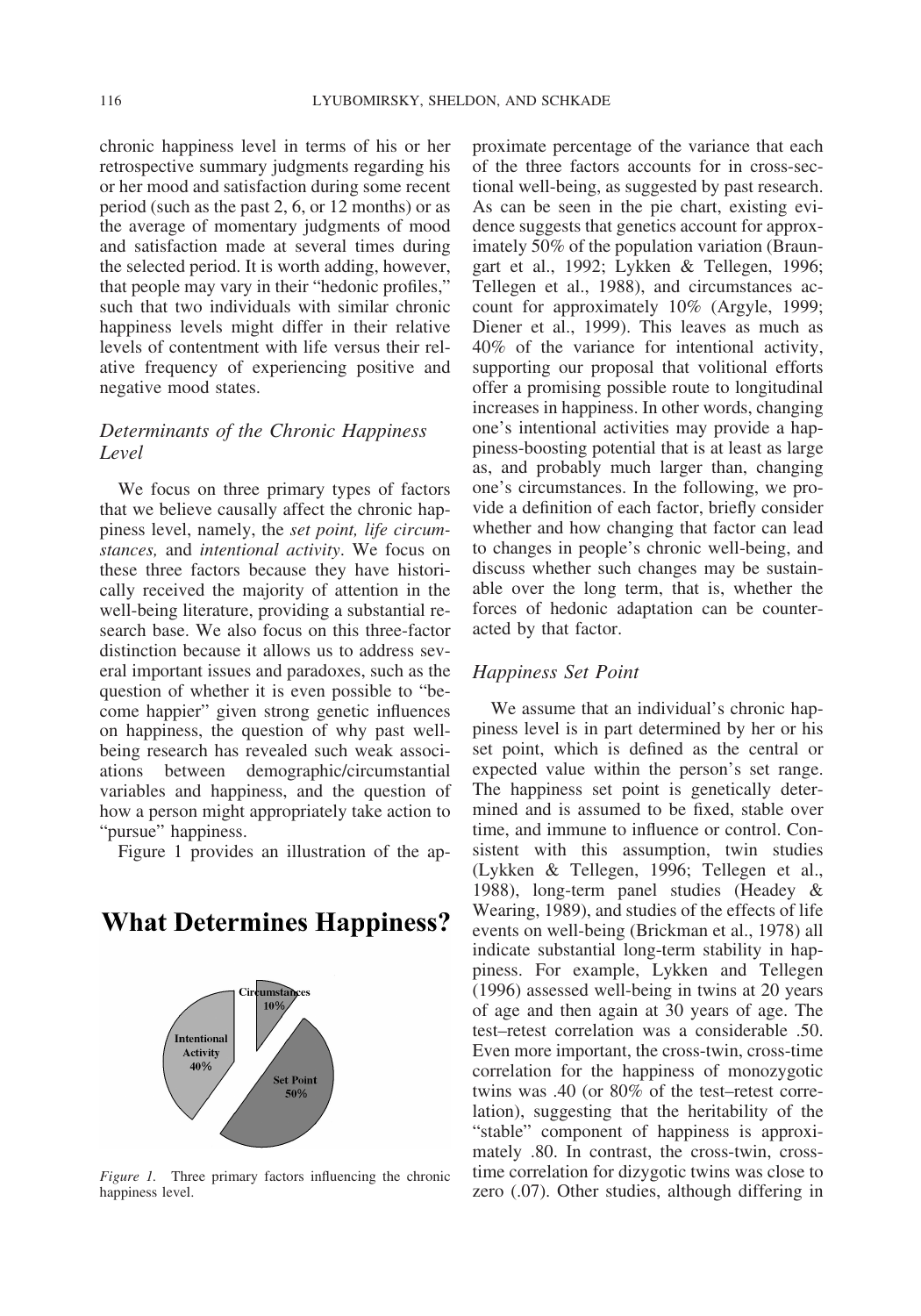their estimates of heritability, have consistently shown that monozygotic twins exhibit considerably more similar patterns of happiness change than do dizygotic twins, providing converging support that the variance in adult happiness is in large part determined genetically.

The set point probably reflects relatively immutable intrapersonal, temperamental, and affective personality traits, such as extraversion, arousability, and negative affectivity, that are rooted in neurobiology (e.g., Ashby, Isen, & Turken, 1999; Davidson, 1999; Depue & Collins, 1999; Gray, 1990; Kagan, 2003; Robinson, Emde, & Corley, 2001), are highly heritable (Tellegen et al., 1988), and change little over the life span (McCrae & Costa, 1990). For example, Kagan has followed children from 4 months to 11 years of age and shown that sociability in 11-year olds can be traced to a particular type of infant temperament (called "low reactive") that appears to involve a distinct neurochemical profile. Other writers, including Gray and Depue, have also compiled persuasive evidence for the neurobiological underpinnings of personality. This rapidly growing body of research supports the set point theory of personality and affect.

# *Implications of the Set Point for Sustainable Increases in Chronic Happiness*

The preceding analysis implies that one's chronic happiness during a particular life period can be increased, but not by changing one's set point, because by definition it is constant. In other words, although it is possible that future scientists will learn how to alter people's basic temperaments and dispositions, at present it appears that focusing on the set point is not a fruitful avenue for happiness increase. Again, however, one can posit that nongenetic factors also influence a person's chronic happiness level, helping to determine whether the person falls in the lower or upper portion of his or her potential range at a particular time. The remaining variables in the model are designed to represent these other factors.

#### *Circumstances*

This category consists of happiness-relevant circumstantial factors, that is, the incidental but

relatively stable facts of an individual's life. Happiness-relevant circumstances may include the national, geographical, and cultural region in which a person resides, as well as demographic factors such as age, gender, and ethnicity (see Diener et al., 1999, for a review). Circumstantial factors also include the individual's personal history, that is, life events that can affect his or her happiness, such as having experienced a childhood trauma, being involved in an automobile accident, or winning a prestigious award. Finally, circumstantial factors include life status variables such as marital status, occupational status, job security, income, health, and religious affiliation.

Again, previous cross-sectional research has linked all of the circumstantial factors just described to subjective well-being (Diener et al., 1999). For example, empirical evidence shows that people who are paid more are relatively happier (e.g., Diener, Sandvik, Seidlitz, & Diener, 1993) and that middle-class individuals are somewhat happier than working-class individuals (e.g., Warr & Payne, 1982). Married people are happier than those who are single, divorced, or widowed (e.g., Mastekaasa, 1994), even in cultures as diverse as those of Belarus and Spain (Diener, Gohm, Suh, & Oishi, 2000). Findings also reveal that religiously committed people are relatively more likely to rate themselves as "very happy" (Gallup, 1984) and that, not surprisingly, healthy people, especially older ones, declare themselves to be slightly happier than sick people (e.g., Okun et al., 1984).

However, as suggested earlier, all circumstances combined account for only 8% to 15% of the variance in happiness levels (Argyle, 1999; Diener et al., 1999). These relatively weak associations have been deemed surprising and paradoxical, given well-being researchers' initial expectations that circumstantial factors such as income and physical health would be strongly related to happiness (Diener et al., 1999). We believe that these counterintuitively small effects can be largely accounted for by hedonic adaptation and the fact that people adapt rapidly to new circumstances and life events. This appears to be the case because adaptation—whether it is sensory (e.g., to a foul odor or a heavy weight; Brown, 1953), physiological (e.g., to very hot or cold temperatures; Dar, Ariely, & Frank, 1995), or hedonic (e.g., to a salary raise; Brickman et al., 1978; Parducci,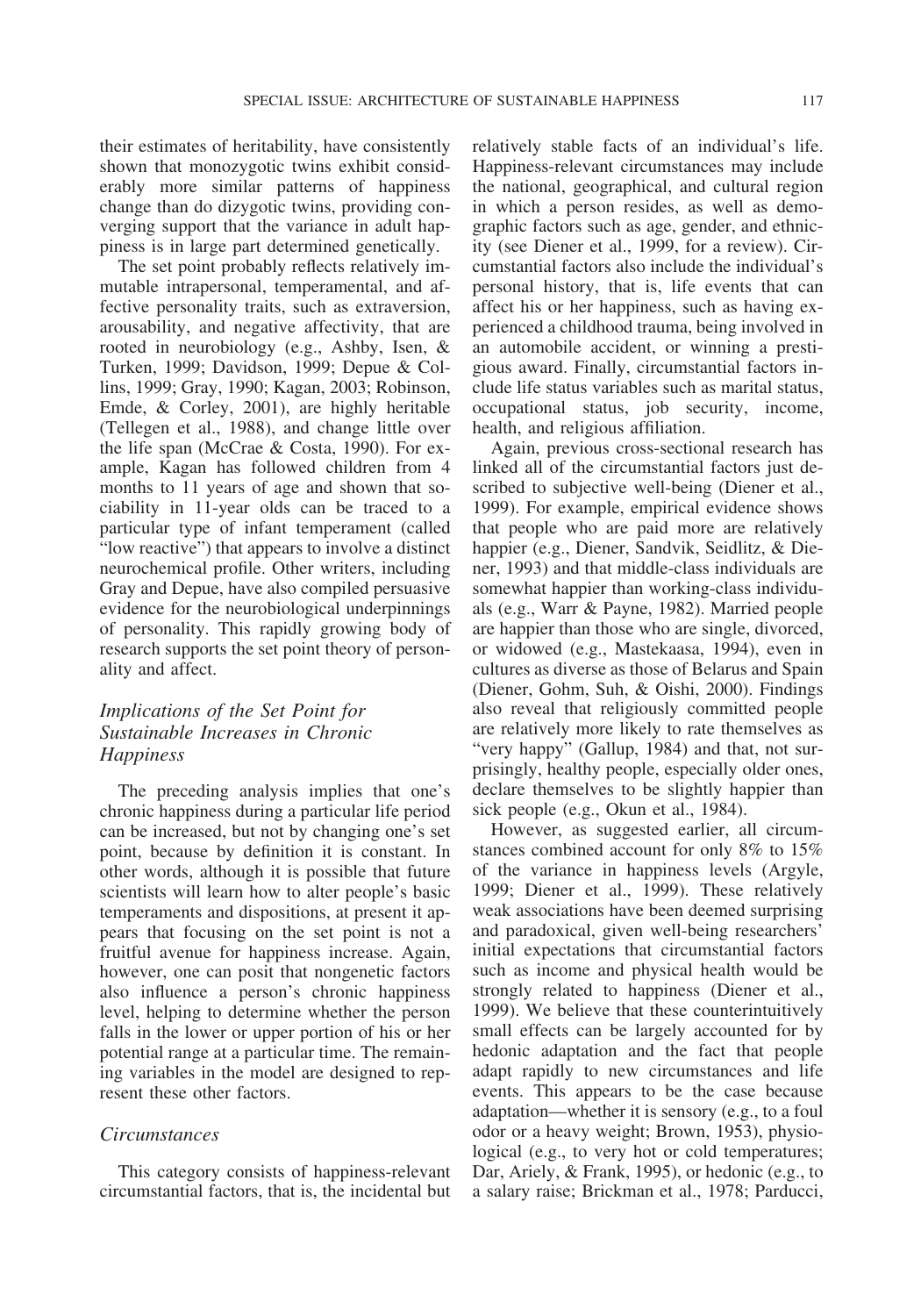1995)—occurs in response to stimuli that are constant or repeated. By definition, constancy is a feature of most circumstantial changes.

# *Implications of Circumstances for Sustainable Increases in Chronic Happiness*

Of the different types of circumstances, life status variables in particular seem to offer some potential for increasing chronic happiness, in that individuals often have considerable control over them. For example, a college football player may sign a lucrative NFL contract, a middle-aged divorcee may remarry, or a retired couple may move to Florida to a condominium with a view, all becoming happier as a result. Will such new happiness last, however? Perhaps not, because, as mentioned earlier, hedonic adaptation tends to shuttle people back to their starting point following any positive circumstantial change. For example, Headey and Wearing (1989) found in their four-wave panel study that positive and negative events (e.g., "made lots of new friends," "got married," "experienced serious problems with children," or "became unemployed") influenced life satisfaction, positive affect, and negative affect as would be expected but that people kept returning to their original baselines. And Schkade and Kahneman (1998) revealed that although "living in California" is a seductive notion for many, it does not actually make people any happier in the long run. Furthermore, Lucas, Clark, Georgellis, and Diener (2003) showed that, for most people, the life satisfaction benefits derived from getting married tended to fade over the years. Thus, although one may gain a temporary "boost" by moving to a new region, increasing one's income level, or changing one's appearance, such boosts will probably not last, because people tend to adapt to constant circumstances. Other reasons why circumstantial changes may prove ineffectual for permanently increasing happiness include the fact that circumstantial changes can be costly (e.g., in terms of money, resources, and time) and, in many cases, impractical or even impossible. Also, once a realistic "ceiling" of positive circumstances is reached, it may be difficult to improve matters further.

In short, the data suggest that changes in circumstances have limited potential for producing sustainable changes in chronic happiness. Although this strategy may work in the short term, it probably will not work in the long term. Of course, if people have not achieved basic subsistence and security, then it is logical for them to attend to these circumstances and basic needs first, before focusing on maximizing their happiness. However, we assume that, at best, satisfying basic needs can move people only up *to* their set point, not beyond.

### *Intentional Activity*

Now we turn to the third and arguably most promising means of altering one's happiness level: intentional activity. This is a very broad category that includes the wide variety of things that people do and think in their daily lives. Obviously, humans are very active creatures, with innumerable behaviors, projects, and concerns to which they devote energy. By "intentional," we mean discrete actions or practices in which people can choose to engage (although the choice to initiate the activity may have become habitual, as discussed in a later section). We also assume that intentional activities require some degree of *effort* to enact. That is, the person has to try to do the activity; it does not happen by itself. Indeed, this point touches on one of the critical distinctions between the category of activity and the category of life circumstances; that is, circumstances *happen* to people, and activities are ways that people *act* on their circumstances.

There is good reason to believe that intentional activity can influence well-being. For example, some types of *behavioral* activity, such as exercising regularly or trying to be kind to others, are associated with well-being (e.g., Keltner & Bonanno, 1997; Magen & Aharoni, 1991), as are some types of *cognitive* activity, such as reframing situations in a more positive light or pausing to count one's blessings (Emmons & McCullough, 2003; King, 2001; Seligman, 1991), and some kinds of *volitional* activity, such as striving for important personal goals (Sheldon & Houser-Marko, 2001) or devoting effort to meaningful causes (M. Snyder & Omoto, 2001). Notably, it is impossible to fully separate behavioral, cognitive, and volitional activity; still, we believe the distinction is useful, and we continue to use it throughout the article.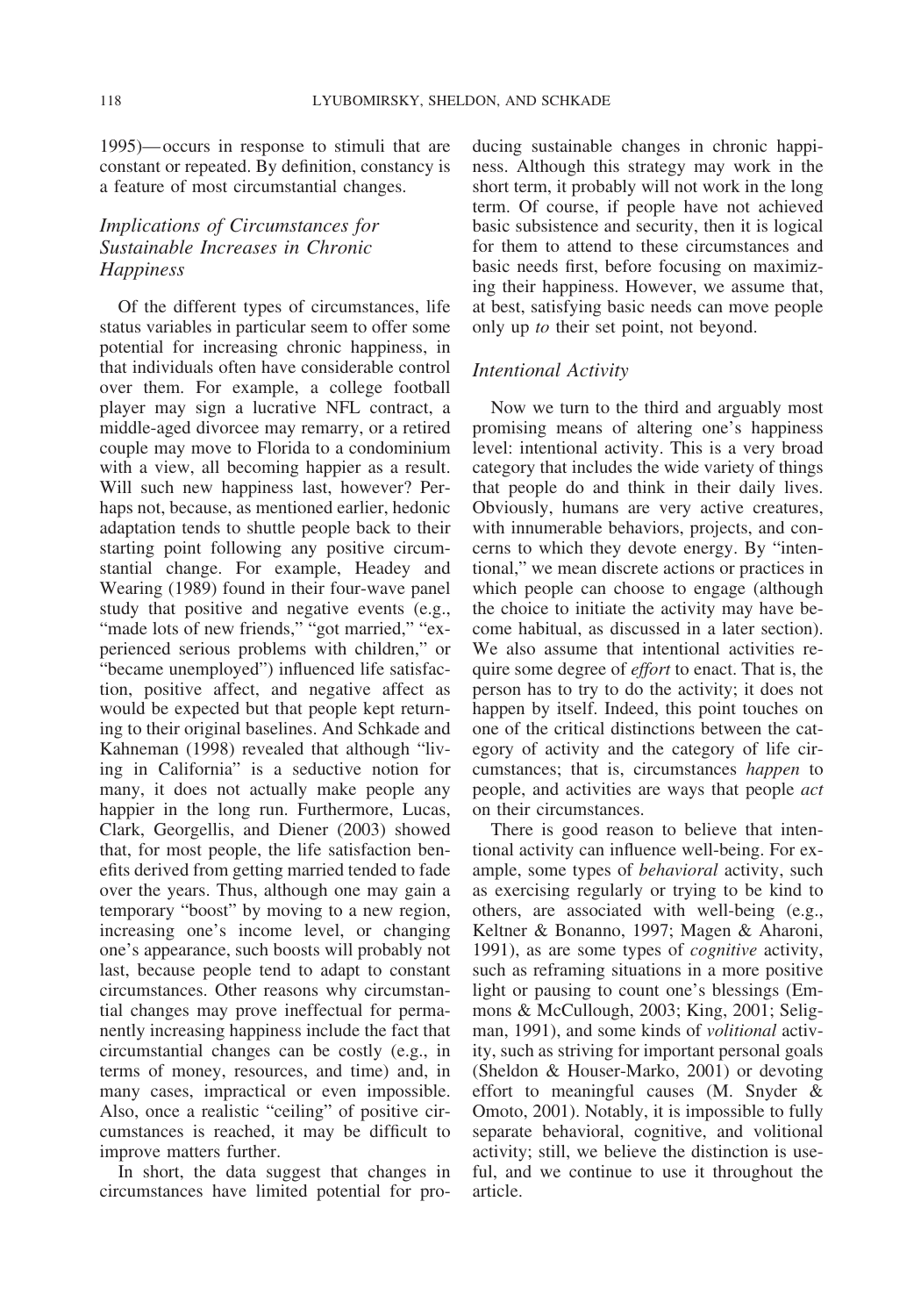## *Implications of Intentional Activity for Sustainable Increases in Chronic Happiness*

Again, it appears that increasing one's set point and changing one's life circumstances are not fruitful avenues for sustainable increases in chronic happiness. What, if anything, can provide such an avenue? In the following, we argue that intentional behavioral, cognitive, or volitional activity offers the best potential route. Some work has already investigated the impact of adopting new *behaviors* on longitudinal wellbeing, showing, for example, that faithfully engaging in a new exercise program positively boosts people's mood and vitality and can even maintain the boosts for as long as 6 months (e.g., Ransford & Palisi, 1996; Stewart et al., 1997). Although little work has directly investigated the longitudinal effects of changing one's *cognitive* attitudes and practices on enhanced well-being, the general success of cognitive–behavioral therapy in reducing suffering (Gloaguen et al., 1998) and recent work indicating positive effects of prompting people to practice positive psychological "virtues" such as gratitude (Emmons & McCullough, 2003), hope (C. R. Snyder, Ilardi, Michael, & Cheavens, 2000), and forgiveness (McCullough et al., 2000) suggest that cognitive activity offers many excellent possibilities for happiness interventions (Fordyce, 1983).

Turning to the third type of intentional activity, recent longitudinal studies have focused specifically on *volitional* activity as a producer of enhanced well-being (see Sheldon, 2002, for a review). In such studies, students are typically asked to pursue self-generated personal goals over the course of a semester. High levels of goal progress or attainment consistently predict increased well-being (i.e., higher positive affect and life satisfaction and lower negative mood) from the beginning to the end of the semester, whereas low levels of progress predict reduced well-being (Brunstein, 1993; Sheldon, 2002). Specifically, Sheldon's longitudinal research in this area (Sheldon & Elliot, 1998, 1999; Sheldon & Kasser, 1995, 1998) has shown that well-being increases are most likely when a person chooses and attains *self-concordant* goals, that is, goals that "fit" the person (as described subsequently). This work has also

highlighted one potential mediator from successful volitional activity to enhanced well-being, namely, accumulations of positive daily experiences along the way. The question of what other proximal factors may mediate changes in chronic happiness is addressed in more detail in a later section.

Notably, these studies do not extend beyond a single span of time. Thus, they do not directly address the crucial question raised by the current article: whether gains in well-being last. Although Headey and Wearing's important (1989) work suggests that gains in happiness do *not* last, notably, their study focused only on life events ("circumstances," in our model) and did not take intentional activity into direct account.

Recently, Sheldon and Houser-Marko (2001) addressed the question of sustainability by examining the effects of goal attainment on emotional well-being over two consecutive semesters. Consistent with earlier studies, they found that students who attained their personal goals during the first semester of their freshman year experienced enhanced adjustment and emotional well-being at the end of that semester. More important, they found that students could *maintain* their enhanced level of well-being, but only if they continued to do well at their goals during the second semester. In contrast, students who did well in the first semester but not in the second semester tended to regress back to their original well-being levels. This study offers direct support for our assumption that happiness can be enhanced and then maintained at the new level, especially when volitional activity is effectively pursued over long periods of time. Further supporting this conclusion, Sheldon and Lyubomirsky (2004) recently resurveyed these participants 3 years after the original study and found that initially high-performing students had maintained their earlier gains in emotional well-being throughout their college career.

But what about adaptation? Is it not the case that even the most successful striver adapts to his or her happy situation eventually? More generally, is it not the case that people ultimately adapt to the positive effects of *any* activity in which they engage, whether it be behavioral, cognitive, or volitional, so that the activity loses its potency over time?

Although hedonic adaptation undoubtedly constrains the happiness-inducing effects of in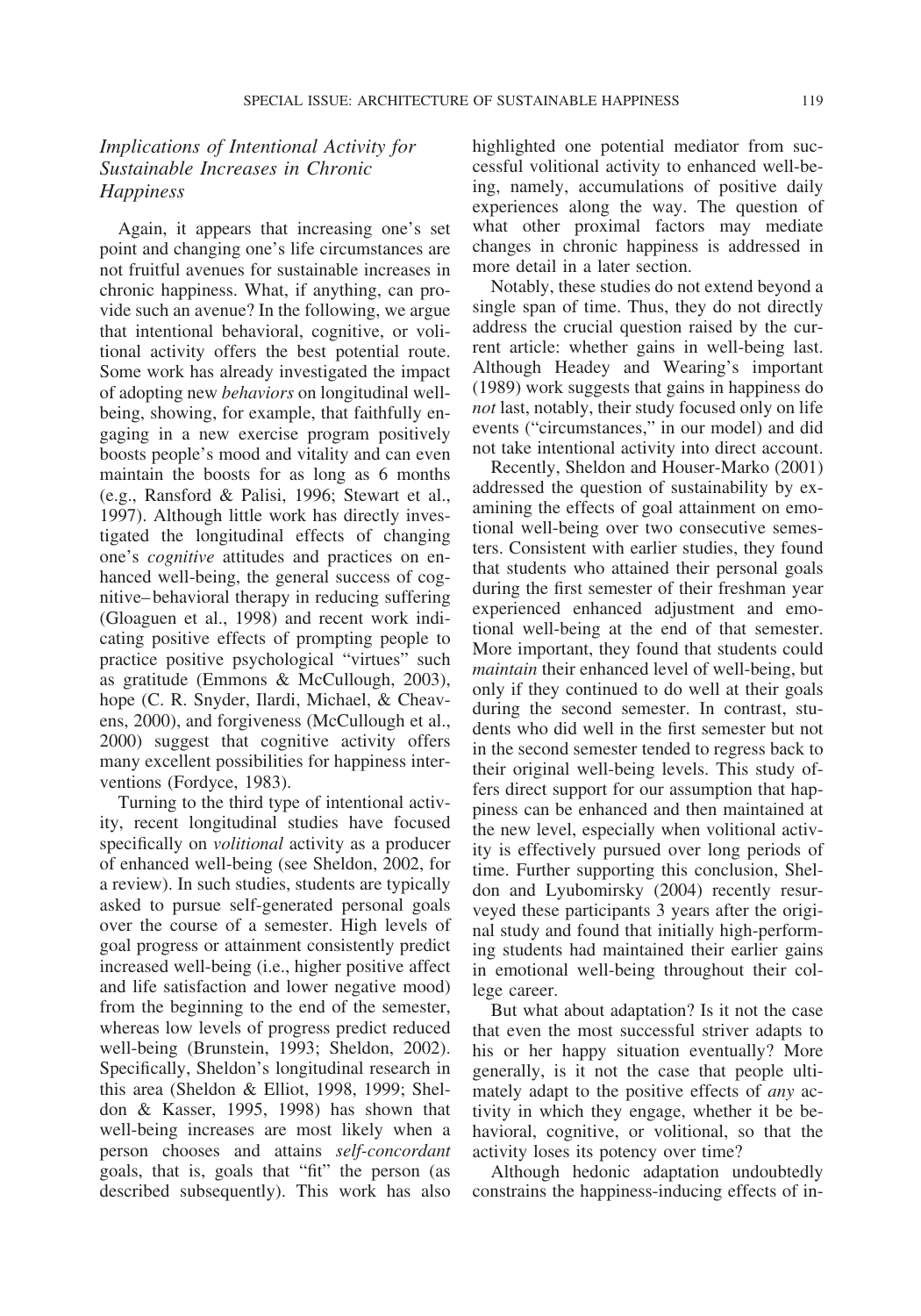tentional activities, just as it does for circumstances, this adaptation effect appears to be weaker in the case of activity, as shown by recent data. For example, Sheldon and Lyubomirsky (2004) recently conducted several short-term longitudinal studies in which participants' well-being (positive affect, negative affect, and life satisfaction) was measured at Time 1, and positive circumstantial and activity-based life changes were measured at Time 2. Well-being was then measured twice more, at Times 3 and 4. These investigators found consistent support for a path model, displayed in Figure 2, in which both positive circumstantial change and positive activity change predicted enhanced life satisfaction and positive affect at Time 3, but only positive activity change predicted maintained happiness gains at Time 4, with positive circumstantial change dropping out of the model. In other words, consistent with the present model, only activity-based well-being change lasted; circumstance-based happiness change did not.

In a separate study, Sheldon and Lyubomirsky (2004) randomly assigned participants to report on either activity-based positive changes or circumstantially based positive changes in their lives. Relative to those in the circumstantial-change group, those in the activity-change group reported a weaker sense of "having gotten used to the change, such that it does not give the same boost as before," and more strongly endorsed the statement "the change is something that varies over time, that is, something that adds variety to my life." These findings further support the claim that activity changes are characterized by less hedonic adaptation than circumstantial changes. Parenthetically, Sheldon and Lyubomirsky's (2004) findings, taken as a whole, support the validity of our distinction



*Figure 2.* Longitudinal path model predicting maintained changes in well-being from positive circumstantial changes and positive activity changes. Asterisks indicate  $p < .01$ .

between circumstantial changes and activity changes. Although the boundaries between these categories can be fuzzy, apparently they are clear enough to produce the predicted effects.

### *Specific Advantages of Intentional Activity*

What are the sources of the sustainable happiness gains afforded by intentional activity? We posit that activity-based change, unlike circumstance-based change, has several desirable features that may help to combat adaptation.

*Intentional activity is episodic.* One feature of activities is that they are, by definition, episodic and transient; after all, people cannot spend all of their time doing one thing. This in itself suggests that individuals may adapt less readily to new activities than to new circumstances. The episodic nature of activity also suggests that an additional way to maximize the impact of an activity is to attend to the *timing* of that activity. For example, a person might choose to "count her blessings" only after braving a difficult period, or only when she is especially needful of a boost. Suppose instead that she counts the same blessings every day, in a nonvarying routine. This person may become bored with the routine and cease to extract meaning from it. The *length* of time before one reengages in a happiness-boosting activity is an important part of its potency in the next application. By being mindful of the "refractory period" (Kalat, 2001) after which a recently performed activity regains its full happiness-inducing potential, individuals may maximize the benefits of the activity over time and avoid reducing or eliminating the activity's effectiveness through overuse. Thus, people should strive to discover the optimal timing for each activity, that is, a frequency of engagement that allows that activity to remain fresh, meaningful, and positive for a particular person.

*Intentional activity can be varied.* Another important parameter of behavioral, cognitive, and volitional activities is that people can continually *vary* them, both in their foci and in the ways they engage in them. This may help to reduce adaptation to the activity, allowing it to retain its potency (McAlister, 1982). Indeed, by definition, adaptation does not occur to stimuli that are variable or changeable but only to those that are constant or repeated (cf. Frederick &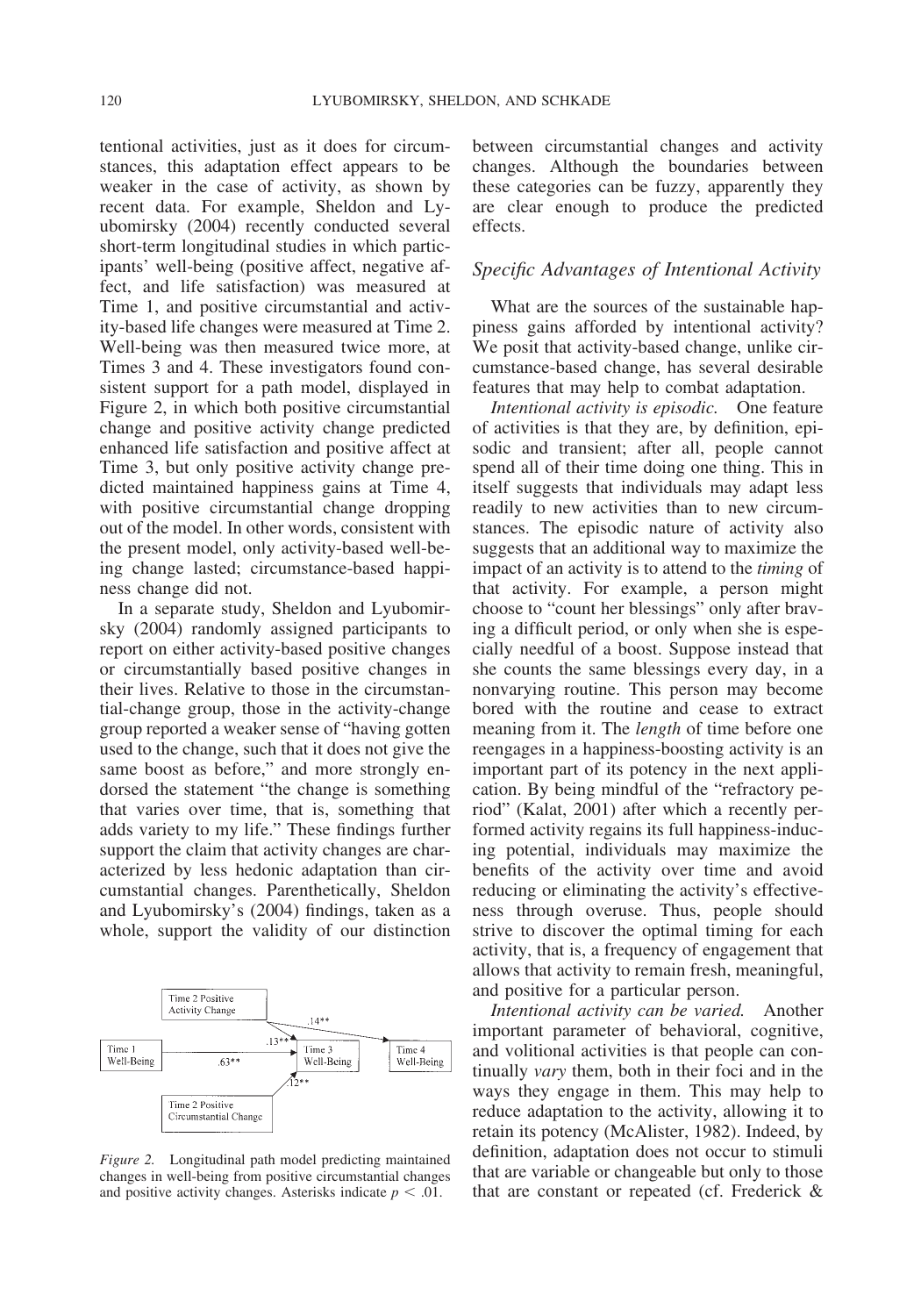Loewenstein, 1999). For example, a scientist may regularly ask new questions and become involved in new projects. In the process, she often feels the joy of making fascinating new discoveries and thus may remain particularly happy (i.e., at the upper end of her potential range) over a long period of time. If the person counting her blessings varies the domains of life in which she counts them (i.e., in relationships, in work, in her health, or in her most recently successful domain), then the strategy may remain "fresh" and meaningful and work indefinitely. Supporting this notion, past research suggests that people tend to seek variety in their behavior (McAlister, 1982; Ratner, Kahn, & Kahneman, 1999), perhaps because change—in both thoughts and actions—is innately pleasurable and stimulating (Berlyne, 1970; Rolls et al., 1981).

*Intentional activity can directly counteract adaptation.* Yet another advantage of intentional activity is that it can directly tackle the problem presented by adaptation. For example, the cognitive practice of pausing to savor the good things in one's life can directly counteract the effects of hedonic adaptation to one's constant circumstances by drawing attention to the features that produced the initial happiness boost and helping to keep them from being taken for granted. As another example, practiced meditators frequently report renewed appreciation of the ordinary as a result of their intentional reencounters with the world.

The fact that intentional activity can directly counteract adaptation and the hedonic treadmill helps shed further light on the distinction between life circumstances and intentional activities. Obviously, many personal characteristics are both. For example, "being married" and "being a student" both denote demographic status, yet they also reflect particular sorts of activities. From our perspective, the crucial distinction with respect to well-being is whether one exerts intentional effort with respect to the circumstantial category, that is, whether one acts *upon* the circumstance (e.g., using intentional practices to keep the circumstance "fresh"). For example, an individual can engage in a number of intentional activities with respect to the circumstantial category "marriage": A husband can have the goal of making his marriage work (a volitional activity), he can make the effort to appreciate his wife's positive qualities (an attitudinal activity), and he can try to remember to bring her flowers (a behavioral activity). A person who performs these activities would probably best counteract adaptation to this particular circumstance and derive the most benefit from it. In contrast, consider a husband who is not intentionally engaged in his marriage; for him, this demographic circumstance would essentially become a background factor, to which adaptation is very likely.

For all of these reasons, intentional activity appears to offer the best prospects for increasing and sustaining happiness. Of course, following through on new intentions, such as the ubiquitous "New Year's resolutions," is not necessarily easy (Sheldon & Elliot, 1998). Indeed, we assume that happiness-increasing strategies can be initiated and effectively pursued only with concerted, consistent commitment and effort. Still, activity-based factors are, by definition, under greater potential control by the individual than are genetic, demographic, and most life status factors. In other words, if anything can do it, intentional activity can.

# Implementing Happiness-Increasing Strategies

In this section, we briefly consider several important issues pertaining to how intentional activity might be used for increasing happiness. In other words, having established that activity can potentially sustainably elevate happiness, how might one put this potential to work? We discuss these strategic issues in roughly chronological order, proceeding from the question of how to *choose* a particular happiness-boosting activity to the question of how such activity may be *initiated* and the question of how the activity can be *maintained* over time to produce a sustained increase in the chronic level of happiness. In the process, we discuss the issue of person–strategy fit, the meaning and nature of effort, the definition and role of habits, and the impact of short-term versus long-term considerations.

## *Choosing an Activity: The Role of Person–Activity Fit*

Any one particular activity will not help every person become happier. People have endur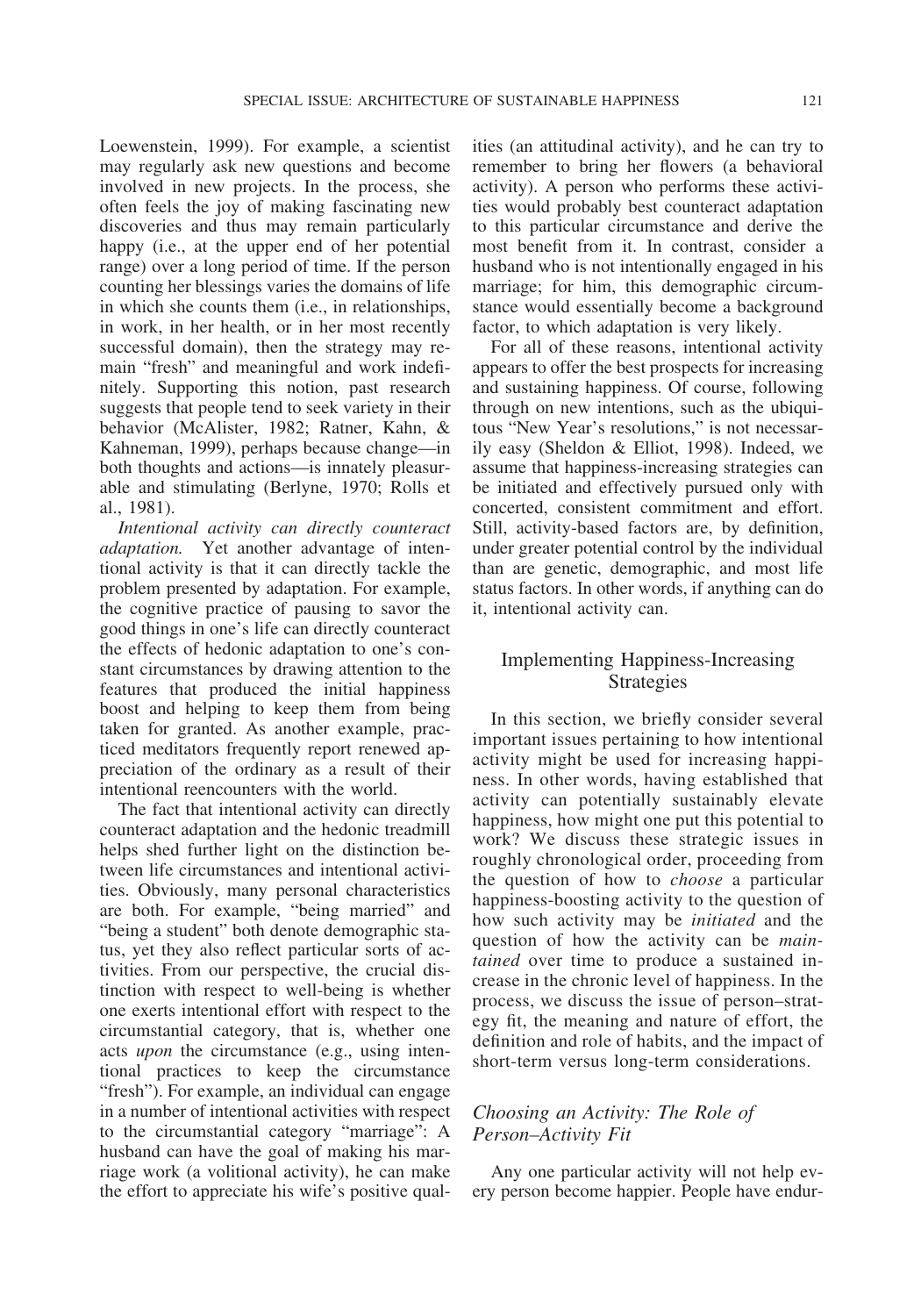ing strengths, interests, values, and inclinations that undoubtedly predispose them to benefit more from some strategies than others. For example, extraverts may benefit most from activities that bring them into regular contact with other people, and people high in nurturance motivation may benefit most from activities that afford them opportunities to take care of others. This general "matching" hypothesis (Harackiewicz & Sansone, 1991) is supported by much recent work showing that the positive effects of goal attainment on well-being are moderated by goal–person fit (Brunstein et al., 1998; Diener & Fujita, 1995; Sheldon & Elliot, 1999; Sheldon & Kasser, 1998). It is also supported by past well-being intervention research. For example, in several studies that instructed participants to apply 14 different techniques to increase their personal happiness, the particular techniques considered most effective for raising happiness varied greatly from one individual to another and appeared to be determined by each participant's needs and areas of specific weakness (Fordyce, 1977, 1983).

The fit of an activity with a person might be conceptualized in a variety of ways, for example, with respect to individuals' motive dispositions, basic needs, core values, signature strengths, personal resources, hedonic profiles, or other individual-difference characteristics. There are also a variety of ways that fit might be operationalized, such as in terms of self-reported fit, in terms of consistency between implicit and explicit measures of activity-relevant motives, or in terms of informant-rated person– activity fit. Another approach is to assume that certain kinds of experiences are likely to be beneficial to *anyone,* because these experiences reflect universal psychological needs. From this point of view, any activity that provides certain experiences, such as those involving belongingness (Baumeister & Leary, 1995), self-efficacy (Bandura, 1997), or autonomy (Deci & Ryan, 2000), might be assumed to "fit" the person, a priori.

### *Role of Effort*

*Initiating an activity.* We assume that engaging in an activity requires at least two different kinds of effort: first, the effort required to *initiate* the activity and, second, the effort required to actually *carry out* and *maintain* the

activity. This distinction is necessary because it is clear that many activities have definite positive effects *if* the person can only get started doing them. For example, exercising in the morning, making time to work on at least one important project during the day, or pausing to count one's blessings at the end of the day can have significant benefits, but only if the person can "get over the hurdle" of remembering to do them and overcoming any obstacles to initiating them. Obviously, those who do not implement their activity intentions stand a worse chance of benefiting from them than those who do! We assume that this kind of self-regulatory effort requires considerable self-discipline and willpower. Furthermore, such effort may constitute a limited resource, one that must be marshaled carefully; in Muraven and Baumeister's (2000) terms, self-regulatory will is like a "muscle" that has limited capacity in a given unit of time and must be used strategically to avoid fatigue.

If this analogy is accurate, then it seems logical that some people develop the muscle to a greater extent than others, thus attaining a greater ability to "get started" on their intentions and gaining greater happiness potential. Of course, some activities will appear intrinsically more appealing and will be easier to jumpstart; this is undoubtedly one advantage of selecting an activity that fits one's personality. For example, rather than running on a track, a fitnessseeking wilderness lover might instead choose to run on a trail through the woods, thereby feeling much less initial resistance to beginning the activity. As another example, rather than learning classical pieces, a jazz-loving piano student might instead choose to work on jazz standards, enhancing the intrinsic appeal of sitting down to practice.

*Maintaining an activity.* This brings us to the second type of effort. Obviously, if a particular activity is to yield sustained happiness change, the person must keep performing the activity over the long term. For many effective happiness-enhancing activities, this will not be difficult, because the task will probably be inherently interesting or rewarding and thus will be "autotelic" in nature (Deci & Ryan, 2000), that is, self-reinforcing and self-sustaining. This is especially true to the extent that the person continually varies what he or she does. If, for example, a person shifts attention among several projects at work, explores new trails in the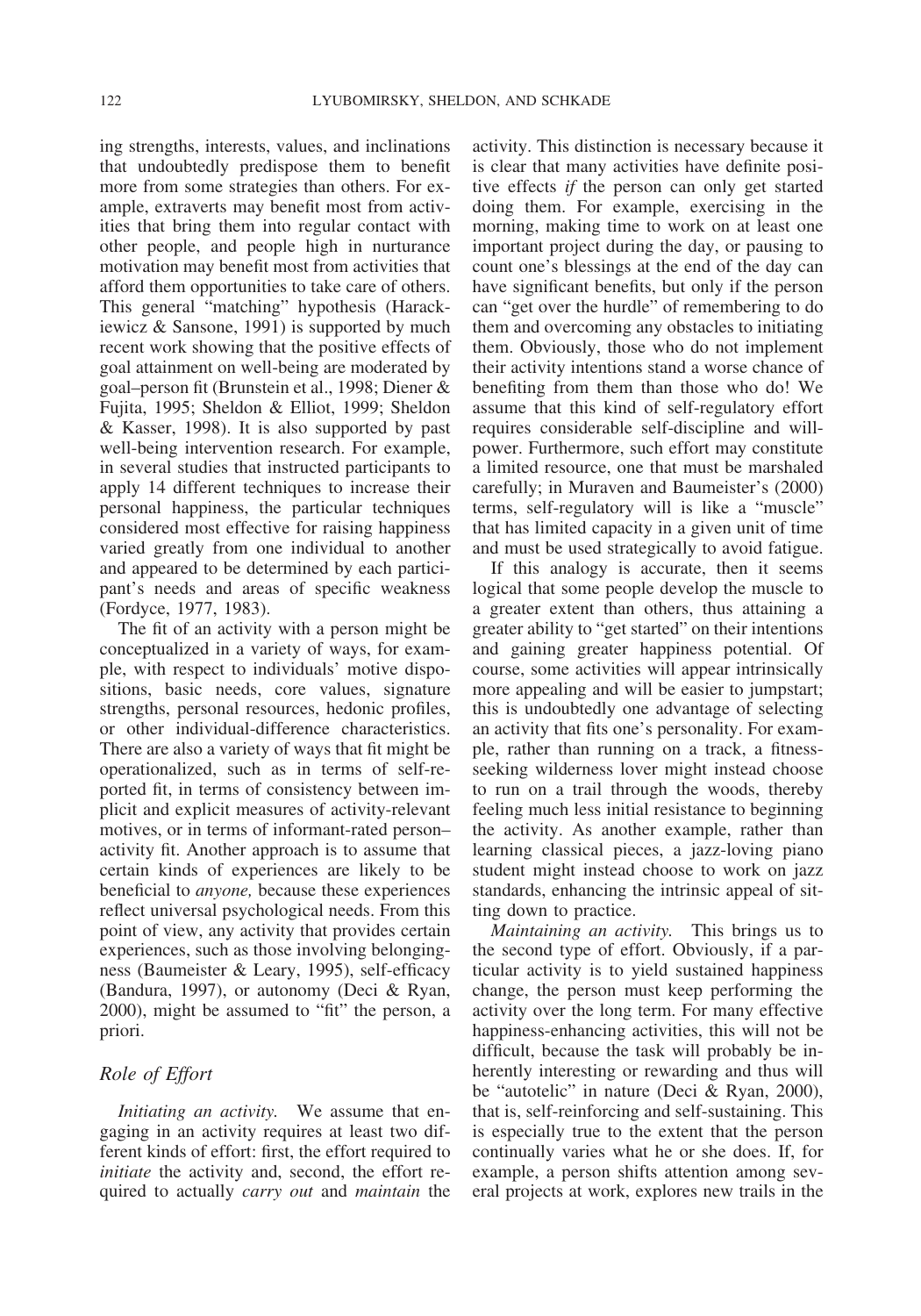state park, or seeks out interesting new piano pieces, his or her activities should remain intrinsically enjoyable and conducive to many rewarding "flow" experiences (Csikszentmihalyi, 1990).

What if the activity is not enjoyable and thus difficult to maintain? In this case, stopping the activity may not be problematic, because it probably is not working anyway. By emphasizing the importance of enjoying one's intentional activity, however, we do not mean to imply that people should seek out only "fun" activities. Sometimes choosing to endure boring or even aversive experiences in the short term can have considerable positive effects on chronic happiness in the long term; for example, studying for an important exam in a tedious but required class may well represent an excellent investment in one's future chronic happiness, even though it may detract from one's momentary happiness. As another example, a naval officer candidate is paying a short-term cost (boot camp) to receive a longer term benefit (a career as an officer).

Of note, self-determination theory (Deci & Ryan, 2000; Sheldon, Joiner, & Williams, 2003) posits that the crucial factor in such cases is whether the person has internalized the nonenjoyable activity, that is, whether he or she is able to find meaning and value expression in it, even if it is not pleasant to perform. From this perspective, the naval officer candidate would pay a smaller short-term cost if he could undergo boot camp thinking that "this is important and valuable" rather than thinking that "this is unnecessary and stupid." The question of when and how to sacrifice short-term happiness in exchange for longer term happiness is an important one, as is the question of how to promote internalization of important happiness-relevant activities that are not intrinsically enjoyable. These questions represent promising directions for future research.

#### *Role of Habitual Activity*

If activities such as "looking on the bright side," "making time for the things that matter," and "working on an important life goal" make a difference for happiness, then it seems it would be a good idea to make a habit of doing them. However, on the surface, habits appear to present a conundrum for our model. Is it not the case that acquiring a habit means that one has

turned a formerly conscious activity into an unconscious routine, practiced automatically and without variation? If so, is it not the case that one is especially likely to experience hedonic adaptation to that activity, such that it loses its happiness-boosting potential?

We think not. However, to illustrate, we must first distinguish between the habit of *regularly initiating* a potentially beneficial activity and the habit of *implementing it the same way every time* (the two types of effort mentioned earlier). We assume that hedonic adaptation occurs only with respect to particular experiences, and not with respect to the decisions that give rise to those experiences. Thus, making a habit out of deciding to initiate an activity is not problematic but may instead help people to keep getting "over the hump." For example, a woman might make running an automatic part of her daily routine, such that she does not even have to make the decision of whether or not to run each day, thus deriving considerable benefit. What *is* potentially problematic is when people make a habit out of *how* they implement the activity. When this happens, the flow of experiences produced by such a habit is likely to remain relatively constant, and thus, adaptation is likely to have the most pernicious effects. To overcome this, as suggested earlier, people should mindfully attend to optimal timing and variety in the ways they practice an activity. For example, the woman might want to vary the route, time of day, and speed of her running. This will help forestall the effects of adaptation.

## Extensions and Further Questions

Now that we have presented our basic conceptual model of sustainable changes in happiness, we briefly consider a variety of additional issues that extend beyond this basic model. What are the key ingredients of particular activities that lead a person to a higher level of well-being? Although this question is somewhat peripheral to our model, it merits brief discussion. We assume that happiness increases come from at least two sources that are described, respectively, by bottom-up and top-down theories of well-being (Diener, 1994). Bottom-up theories postulate that people make global wellbeing judgments in part with reference to emotions associated with their recent experiences (Kahneman, 1999). If they can recall a large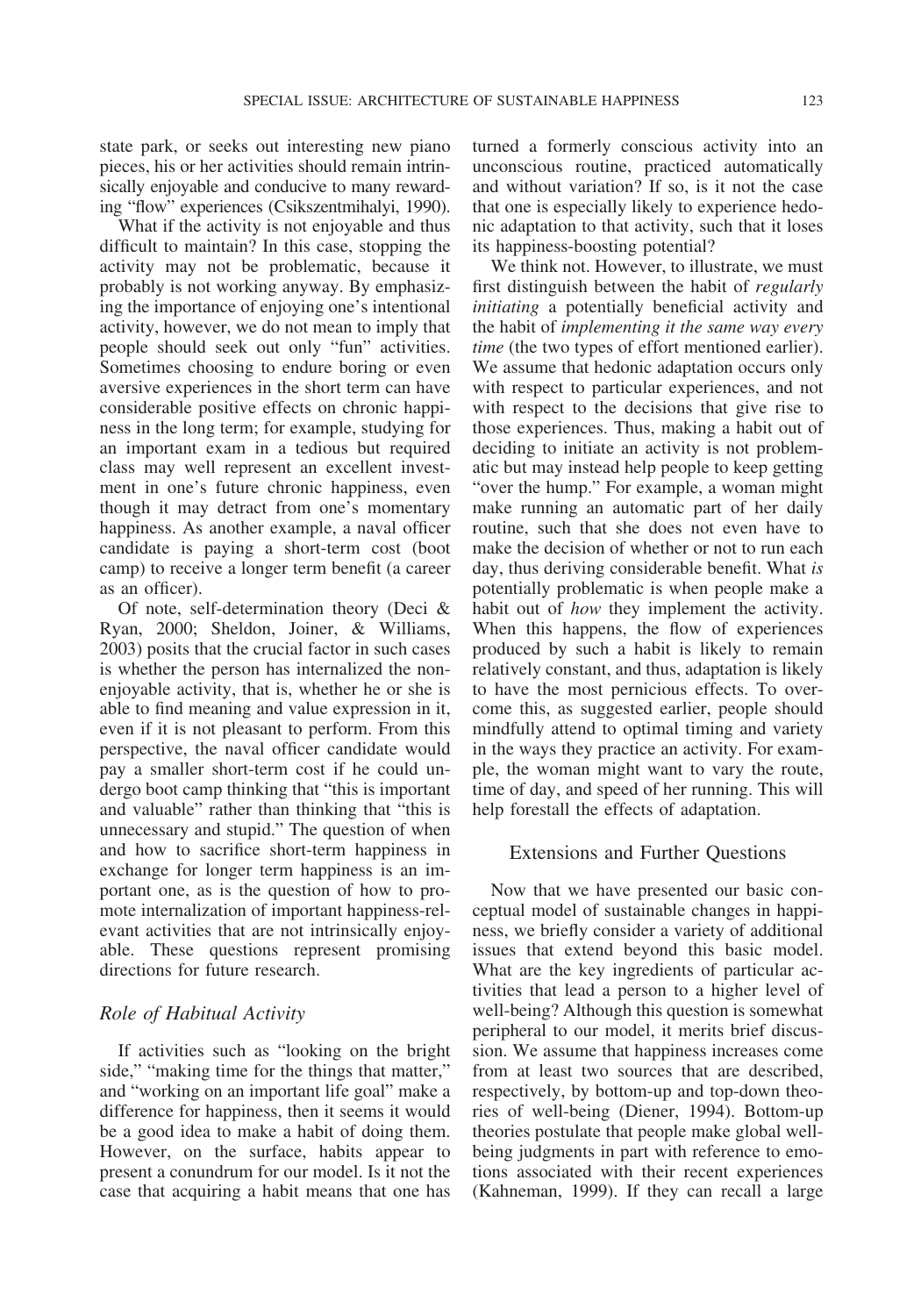number of recent affectively positive experiences, then they report being very happy (see Sheldon & Elliot, 1999, for supporting data). Studies have produced support for this bottom-up perspective by showing that accumulations of need-satisfying daily experiences over time (such as competence, relatedness, and autonomy; Deci & Ryan, 2000) lead to enhanced global well-being at the end of that time (Reis, Sheldon, Ryan, Gable, & Roscoe, 2000; Sheldon, Ryan, & Reis, 1996). Furthermore, Sheldon and Lyubomirsky (2004) found, in their comparison of the sustained effects of circumstantial changes and activity changes on changes in well-being among students, that the more enduring activity-based effects on happiness were mediated by the greater feelings of competence and relatedness associated with activity changes during the semester.

But what about when people say they are happy despite having had recent *negative* emotional experiences? Although bottom-up theories cannot account for this, top-down theories can. According to such models, well-being judgments are in part determined by global attitudinal or meaning-based factors. Thus, a person who "suffers for a cause" might still feel very happy because her suffering demonstrates her commitment to, and also perhaps moves her closer to obtaining, an important life goal. As another example, a man who has a bad day at work might still report being very happy that night, because of a short but meaningful visit from his grandchildren that evening that helped him to reframe the day. Again, we believe that intentional activity can lead to new well-being by both top-down and bottom-up routes, that is, both via accumulations of small positive experiences and via a sense of global meaning and purpose.

#### Preliminary Data: Happiness Interventions

The model of sustainable happiness that we have proposed has clear implications for how to design interventions for increasing happiness. Before describing these, we first discuss some of the few happiness intervention studies that have been conducted, to show their general consistency with our approach. As noted earlier, Fordyce (1977, 1983) conducted several happiness intervention studies in which he taught 14 happiness-relevant strategies to students as part of their coursework. All of the strategies fit into one or more of the three categories of activity outlined earlier: behavioral (e.g., "spend more time socializing"), cognitive (e.g., "become present oriented"), and volitional (e.g., "get better organized and plan things out"). Consistent with our conceptual model, Fordyce found that the strategies worked; that is, a significant main effect of participation was found for the experimental conditions. Again, intentional activity can successfully increase happiness. Also consistent with our model, he found that some strategies worked better than others and, in addition, that person–strategy fit had a moderating effect on strategy effectiveness.

More recently, Sheldon and colleagues (2002) conducted an intervention study based on participants' personal goals. Early in the semester, they taught experimental participants a set of four strategies for enhancing their experience and attainment of their personal goals: "own the goal," "make it fun," "keep a balance," and "remember the big picture." Consistent with the studies cited earlier, goal attainment predicted increases in well-being at the end of the semester. Interestingly, there was no main effect of experimental condition on increased well-being or goal attainment. Instead, a significant interaction was observed, such that only participants whose goals "fit" their interests and values benefited from the intervention. In other words, those with self-concordant goals who received the intervention evidenced the greatest goal attainment and, thus, the greatest increase in well-being. In addition to demonstrating that happiness-boosting interventions can work for at least some people, this finding provides further support for our proposition that the fit of the activity to the person makes a difference.

Obviously, much future work remains to be done regarding happiness-increasing interventions, particularly research that explicitly manipulates the various factors in our model. As a preliminary test, Lyubomirsky, Tkach, and Sheldon (2004) recently conducted two 6-week happiness-enhancing interventions based in behavioral and cognitive–attitudinal change. Drawing on promising interventions grounded in the positive psychology tradition—that is, focused on building positive affect and personal strengths rather than on reducing or coping with negative affect, pathology, or weakness—they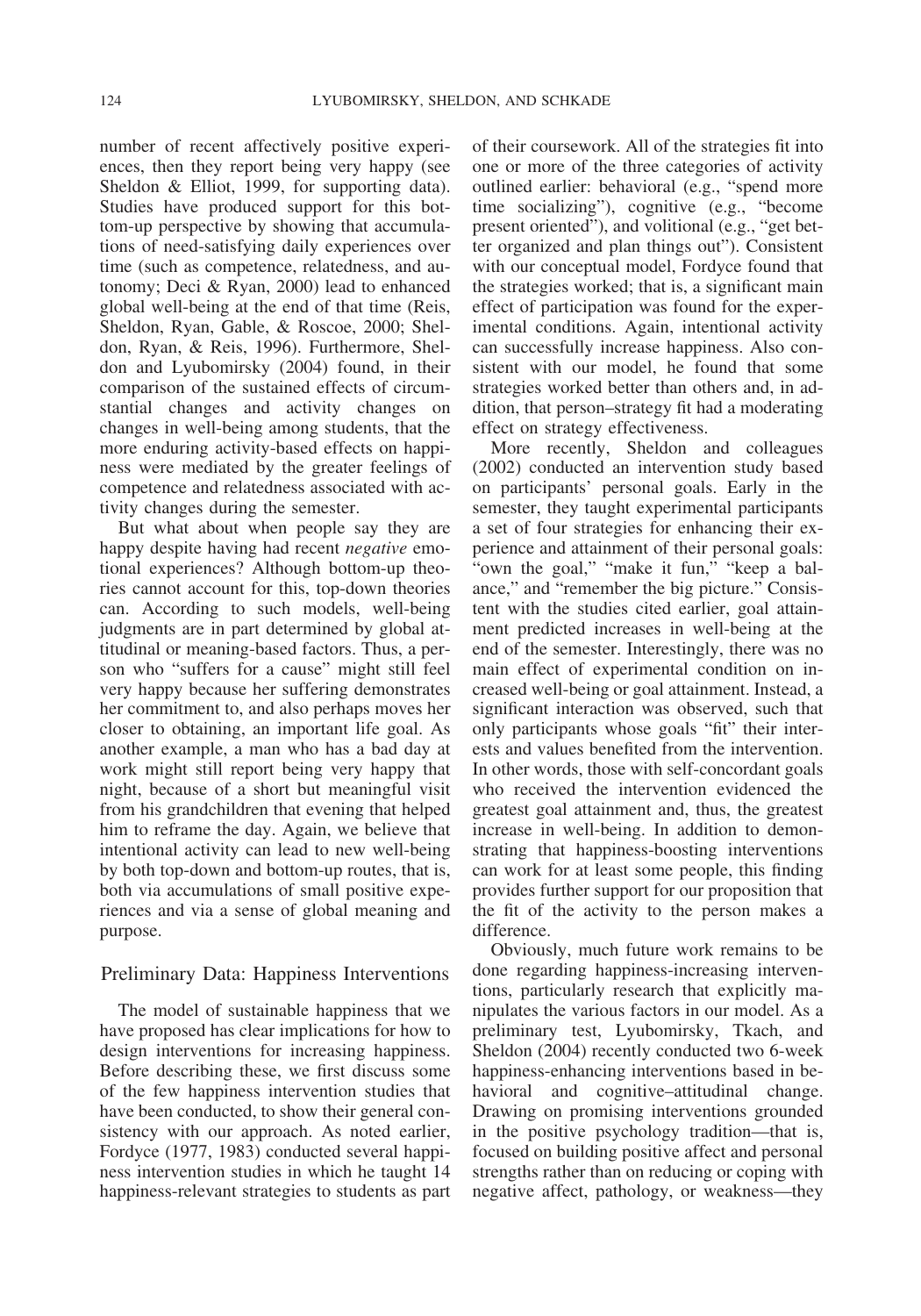used two diverse strategies (one cognitive and one social behavioral) to serve as initial existence proofs of our conceptual model. To this end, experimental participants were prompted to perform kind acts or to pause and "count their blessings."

The strategy of committing acts of kindness was expected, on the basis of previous theory and research, to boost temporary moods and long-lasting well-being. For example, individuals who report a greater interest in helping others, an inclination to act in a prosocial manner, or intentions to perform altruistic or courteous behaviors are more likely to rate themselves as dispositionally happy (see Lyubomirsky, King, & Diener, 2004, for a review). We assume that acts of kindness and generosity can boost happiness in a variety of ways. Such acts may foster a charitable perception of others and one's community, an increased sense of cooperation and interdependence, and an awareness of one's good fortune. In addition, people who commit acts of kindness may begin to view themselves as altruistic people, as well as to feel more confident, efficacious, in control, and optimistic about their ability to help. Furthermore, acts of generosity can inspire greater liking by others, along with appreciation, gratitude, and prosocial reciprocity (Trivers, 1971), all of which are valuable in times of stress and need. Finally, kind behaviors may help satisfy a basic human need for relatedness (Baumeister & Leary, 1995), thereby contributing to increased happiness.

Thus, in their first intervention, Lyubomirsky, Tkach, and Sheldon (2004) asked students to perform five acts of kindness per week over the course of 6 weeks, either all five acts in 1 day or five acts spread over the week. Such acts were described as behaviors that benefit other people or make others happy, usually at some cost to oneself (e.g., donating blood, helping a friend with a paper, visiting an elderly relative, or writing a thank-you note to a former professor). A no-treatment control group simply completed measures of well-being immediately before the intervention and immediately after. The results, displayed in the top panel of Figure 3, provided preliminary evidence that a short-term happiness-enhancing activity can increase wellbeing. Furthermore, supporting our model's predictions, Lyubomirsky et al. found that optimal timing was critical. Whereas control par-



*Figure 3.* Changes in well-being over the course of two 6-week interventions: performing acts of kindness (top) and counting one's blessings (bottom).

ticipants experienced a reduction in happiness over the course of the 6-week period, participants who committed acts of kindness experienced a significant increase in well-being, but this increase was evident only among those who showed their weekly generosity all in a single day. Because many of the kind acts that students performed were small ones, spreading them over the course of a week might have diminished their salience and power or made them less distinguishable from participants' habitual kind behavior.

The second intervention tested a cognitive happiness-increasing activity. Recently, Emmons and McCullough (2003) found that practicing grateful thinking on a regular basis can enhance concurrent well-being. Gratitude promotes the savoring of positive life experiences and situations so that maximum satisfaction and enjoyment are distilled from one's circumstances. As noted earlier, this practice may directly counteract the effects of hedonic adaptation by helping people extract as much appreciation from the good things in their lives as possible. In addition, the ability to appreciate their life circumstances may also be an adaptive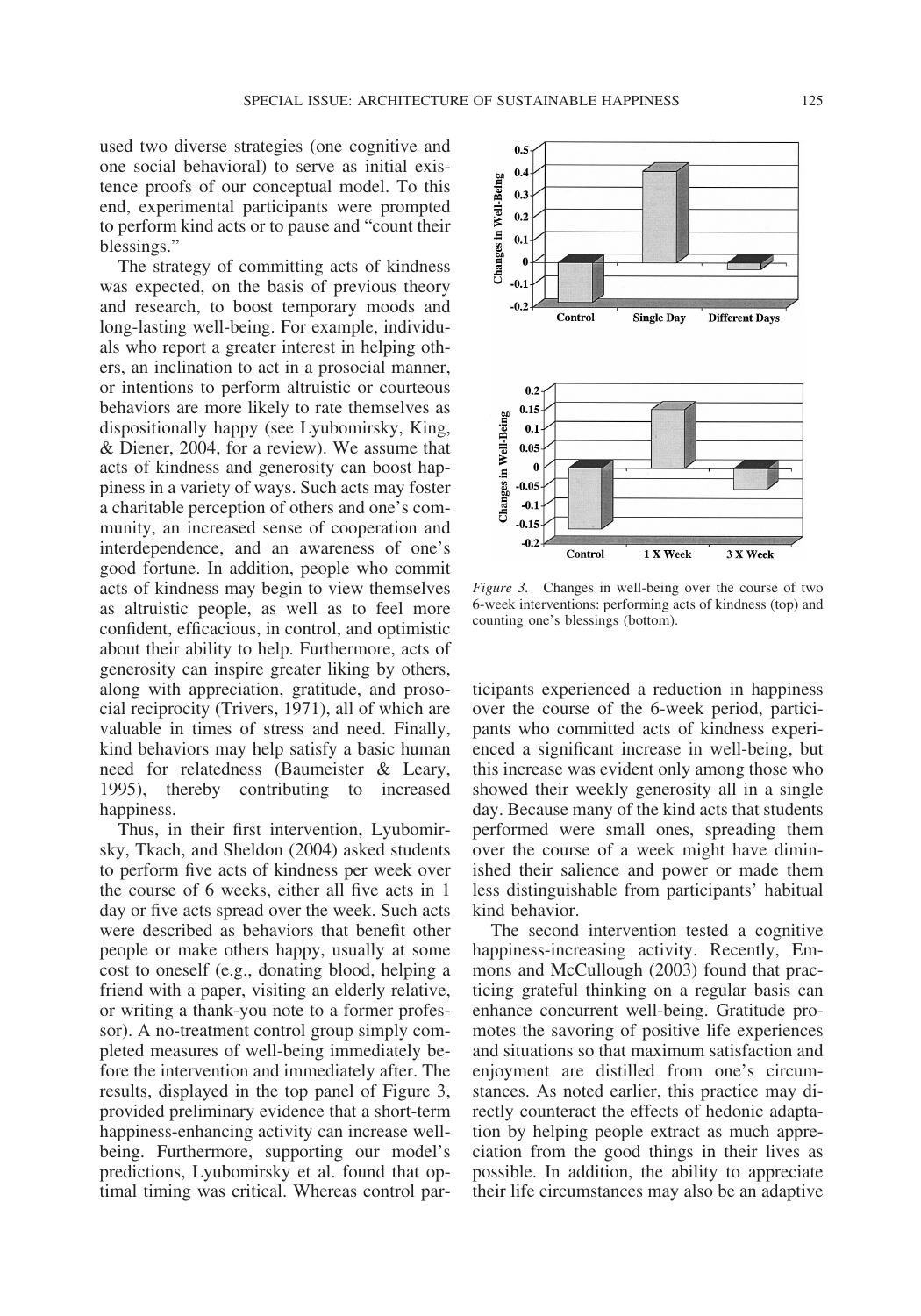coping strategy by which people positively reinterpret stressful or negative life experiences, bolster coping resources, and strengthen social relationships. Finally, the practice of gratitude appears to be incompatible with negative emotions and thus may reduce feelings of envy, anger, or greed.

Thus, in the second 6-week intervention, students were instructed to contemplate "the things for which they are grateful" either once a week or three times a week. Examples of "blessings" listed by students included "a healthy body," "my mom," and "AOL instant messenger." Control participants completed only the happiness assessments. The results again suggested that short-term increases in happiness are possible and, furthermore, that optimal timing is important. In summary, students who regularly expressed gratitude showed increases in wellbeing over the course of the study relative to controls, but these increases were observed only among students who performed the activity just once a week (see Figure 3, bottom panel). Perhaps counting their blessings several times a week led people to become bored with the practice, finding it less fresh and meaningful over time.

Although the results of these two interventions are encouraging, they notably did not test the *sustainability* of the well-being increases for the experimental groups (i.e., "kindness" and "blessings") and did not examine the impact of key moderators of activity effects. In the future, in addition to assessing the efficacy of different activities for producing sustainable increases in well-being, we will investigate the effects of such potential moderators as fit, effectiveness, timing, variety, cultural membership, social support, and the habits associated with the activity.

What are the most general recommendations for increasing happiness suggested by our model? Simply, happiness seekers might be advised to find new activities to become engaged in, preferably activities that fit their values and interests. They should make a habit out of initiating the activity while at the same time varying their focus and timing in terms of the way they implement the activity. People might be advised to avoid basing their happiness on the acquisition of particular circumstances or objects (e.g., buying a luxury car or moving to California), because they will tend to habituate

to such stable factors. Again, however, one can deter, or at least delay, such adaptation to positive circumstantial changes by engaging in intentional effort and activity with respect to them. That is, if one can remember to appreciate or actively engage with the object or circumstance (i.e., pause to savor the new Mercedes or take advantage of the California weather), then stable objects and circumstances may not be stable after all, from a phenomenological perspective. Thus, it remains the case that only life changes involving intentional activity can be expected to lead to sustainable changes in well-being.

## Conclusion

If it is meaningful and important to pursue happiness, then it is crucial to find out how this can be accomplished. To what extent, and how, can people succeed in making themselves happier? In this article, we have attempted to integrate what is known about happiness change, especially longitudinal variations in well-being, into a single summary model. The model encompasses a wide variety of findings and suggests a number of new directions for research. More than two centuries have passed since the "pursuit of happiness" was proclaimed as a divinely ordained human right. We believe it is finally time for the issue of sustainable wellbeing to be given the scientific attention that it deserves.

### References

- Argyle, M. (1999). Causes and correlates of happiness. In D. Kahneman, E. Diener, & N. Schwarz (Eds.), *Well-being: The foundations of hedonic psychology* (pp. 353–373). New York: Russell Sage Foundation.
- Aristotle. (1974). *The Nichomachean ethics* (J. A. K. Thomson, Trans.). New York: Penguin.
- Ashby, F. G., Isen, A. M., & Turken, A. U. (1999). A neuropsychological theory of positive affect and its influence on cognition. *Psychological Review, 106,* 529–550.
- Aspinwall, L. G. (1998). Rethinking the role of positive affect in self-regulation. *Motivation and Emotion, 22,* 1–32.
- Bandura, A. (1997). *Self-efficacy: The exercise of control.* New York: Freeman.
- Baumeister, R. F., & Leary, M. R. (1995). The need to belong: Desire for interpersonal attachments as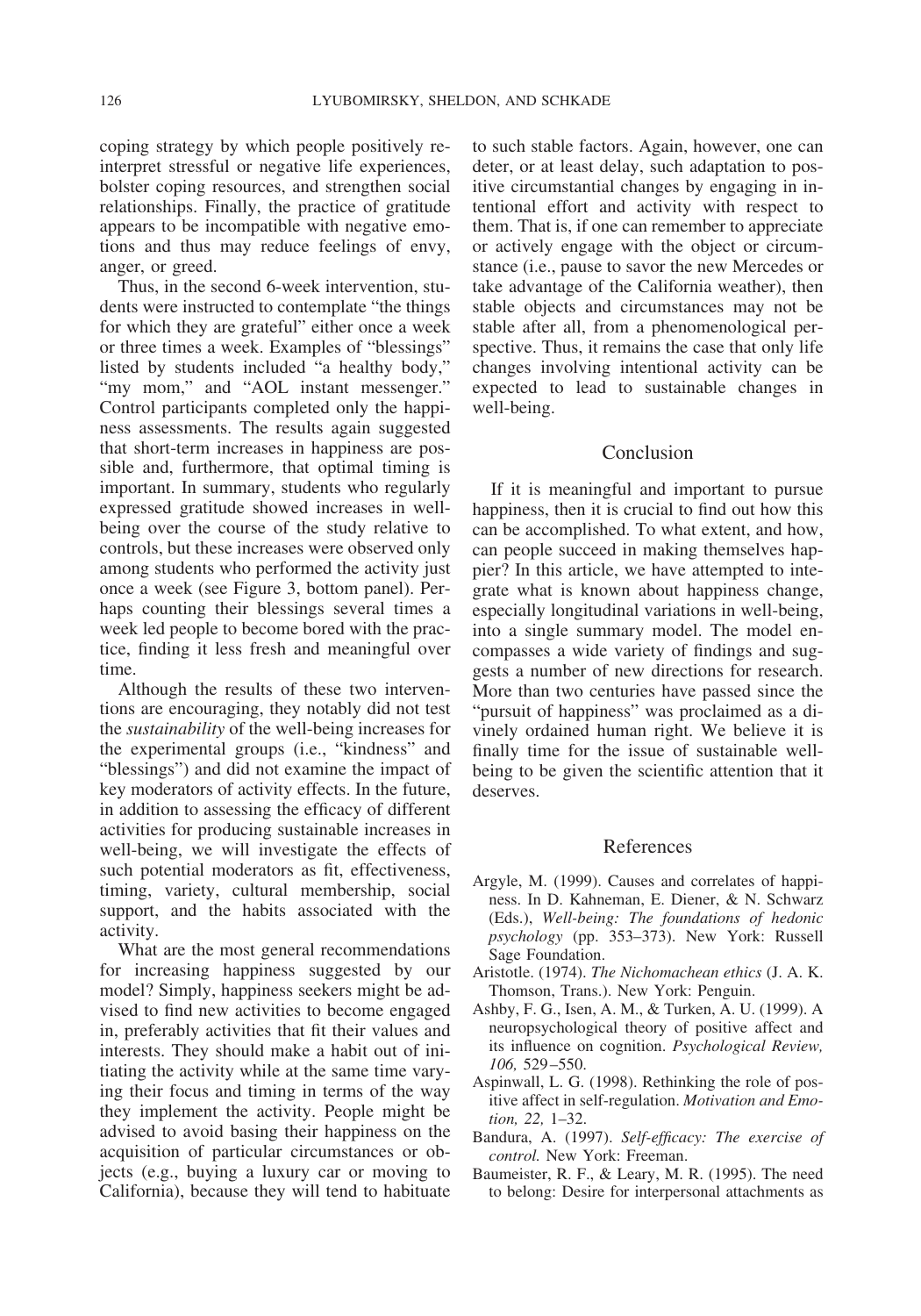a fundamental human motivation. *Psychological Bulletin, 117,* 497–529.

- Berlyne, D. (1970). Novelty, complexity, and hedonic value. *Perception & Psychophysics, 8,* 279– 286.
- Braungart, J. M., Plomin, R., DeFries, J. C., & Fulker, D. W. (1992). Genetic influence on testerrated infant temperament as assessed by Bayley's Infant Behavior Record: Nonadoptive and adoptive siblings and twins. *Developmental Psychology, 28,* 40–47.
- Brickman, P., & Campbell, D. T. (1971). Hedonic relativism and planning the good society. In M. H. Appley (Ed.), *Adaptation-level theory* (pp. 287– 302). New York: Academic Press.
- Brickman, P., Coates, D., & Janoff-Bulman, R. (1978). Lottery winners and accident victims: Is happiness relative? *Journal of Personality and Social Psychology, 36,* 917–927.
- Brown, D. R. (1953). Stimulus similarity and the anchoring of subjective scales. *American Journal of Psychology, 66,* 199–214.
- Brunstein, J. (1993). Personal goals and subjective well-being: A longitudinal study. *Journal of Personality and Social Psychology, 65,* 1061–1070.
- Brunstein, J. C., Schultheiss, O. C., & Grassman, R. (1998). Personal goals and emotional well-being: The moderating role of motive dispositions. *Journal of Personality and Social Psychology, 75,* 494–508.
- Carlson, R. (1997). *You can be happy no matter what: Five principles for keeping life in perspective.* Novato, CA: New World Library.
- Carstensen, L. L. (1995). Evidence for a life-span theory of socioemotional selectivity. *Current Directions in Psychological Science, 4,* 151–156.
- Carver, C. S., & Scheier, M. F. (1990). Origins and functions of positive and negative affect: A control-process view. *Psychological Review, 97,* 19– 35.
- Charles, S. T., Reynolds, C. A., & Gatz, M. (2001). Age-related differences and change in positive and negative affect over 23 years. *Journal of Personality and Social Psychology, 80,* 136–151.
- Costa, P. T., McCrae, R. R., & Zonderman, A. B. (1987). Environmental and dispositional influences on well-being: Longitudinal follow-up of an American national sample. *British Journal of Psychology, 78,* 299–306.
- Csikszentmihalyi, M. (1990). *Flow: The psychology of optimal experience.* New York: Harper & Row.
- Csikszentmihalyi, M., & Wong, M. M. (1991). The situational and personal correlates of happiness: A cross-national comparison. In F. Strack, M. Argyle, & N. Schwarz (Eds.), *Subjective well-being: An interdisciplinary perspective* (pp. 193–212). Elmsford, NY: Pergamon Press.
- Danner, D. D., Snowdon, D. A., & Friesen, W. V. (2001). Positive emotions in early life and longevity: Findings from the nun study. *Journal of Personality and Social Psychology, 80,* 804–813.
- Dar, R., Ariely, D., & Frank, H. (1995). The effect of past injury on pain threshold and tolerance. *Pain, 60,* 189–193.
- Davidson, R. J. (1999). Neuropsychological perspectives on affective styles and their cognitive consequences. In T. Dalgleish & M. J. Power (Eds.), *Handbook of cognition and emotion* (pp. 103– 123). Chichester, England: Wiley.
- Deci, E. L., & Ryan, R. M. (2000). The "what" and "why" of goal pursuits: Human needs and the self-determination of behavior. *Psychological Inquiry, 4,* 227–268.
- DeNeve, K. M., & Cooper, H. (1998). The happy personality: A meta-analysis of 137 personality traits and subjective well-being. *Psychological Bulletin, 124,* 197–229.
- Depue, R. A., & Collins, P. F. (1999). Neurobiology of the structure of personality: Dopamine, facilitation of incentive motivation, and extraversion. *Behavioral and Brain Sciences, 22,* 491–569.
- Diener, E. (1984). Subjective well-being. *Psychological Bulletin, 95,* 542–575.
- Diener, E. (1994). Assessing subjective well-being: Progress and opportunities. *Social Indicators Research, 31,* 103–157.
- Diener, E., & Fujita, F. (1995). Resources, personal strivings, and subjective well-being: A nomothetic and idiographic approach. *Journal of Personality and Social Psychology, 68,* 926–935.
- Diener, E., Gohm, C. L., Suh, E., & Oishi, S. (2000). Similarity of the relations between marital status and subjective well-being across cultures. *Journal of Cross-Cultural Psychology, 31,* 419–436.
- Diener, E., & Lucas, R. E. (1999). Personality and subjective well-being. In D. Kahneman, E. Diener, & N. Schwartz (Eds.), *Well-being: The foundations of hedonic psychology* (pp. 213–229). New York: Russell Sage Foundation.
- Diener, E., Sandvik, E., Seidlitz, L., & Diener, M. (1993). The relationship between income and subjective well-being: Relative or absolute? *Social Indicators Research, 28,* 195–223.
- Diener, E., & Suh, E. M. (1998). Subjective wellbeing and age: An international analysis. In K. W. Schaie & M. P. Lawton (Eds.), *Annual review of gerontology and geriatrics: Focus on emotion and adult development* (Vol. 17, pp. 304–324). New York: Springer.
- Diener, E., Suh, E. M., Lucas, R. E., & Smith, H. L. (1999). Subjective well-being: Three decades of progress. *Psychological Bulletin, 125,* 276–302.
- Diener, E., Suh, E. M., Smith, H., & Shao, L. (1995). National differences in reported well-being: Why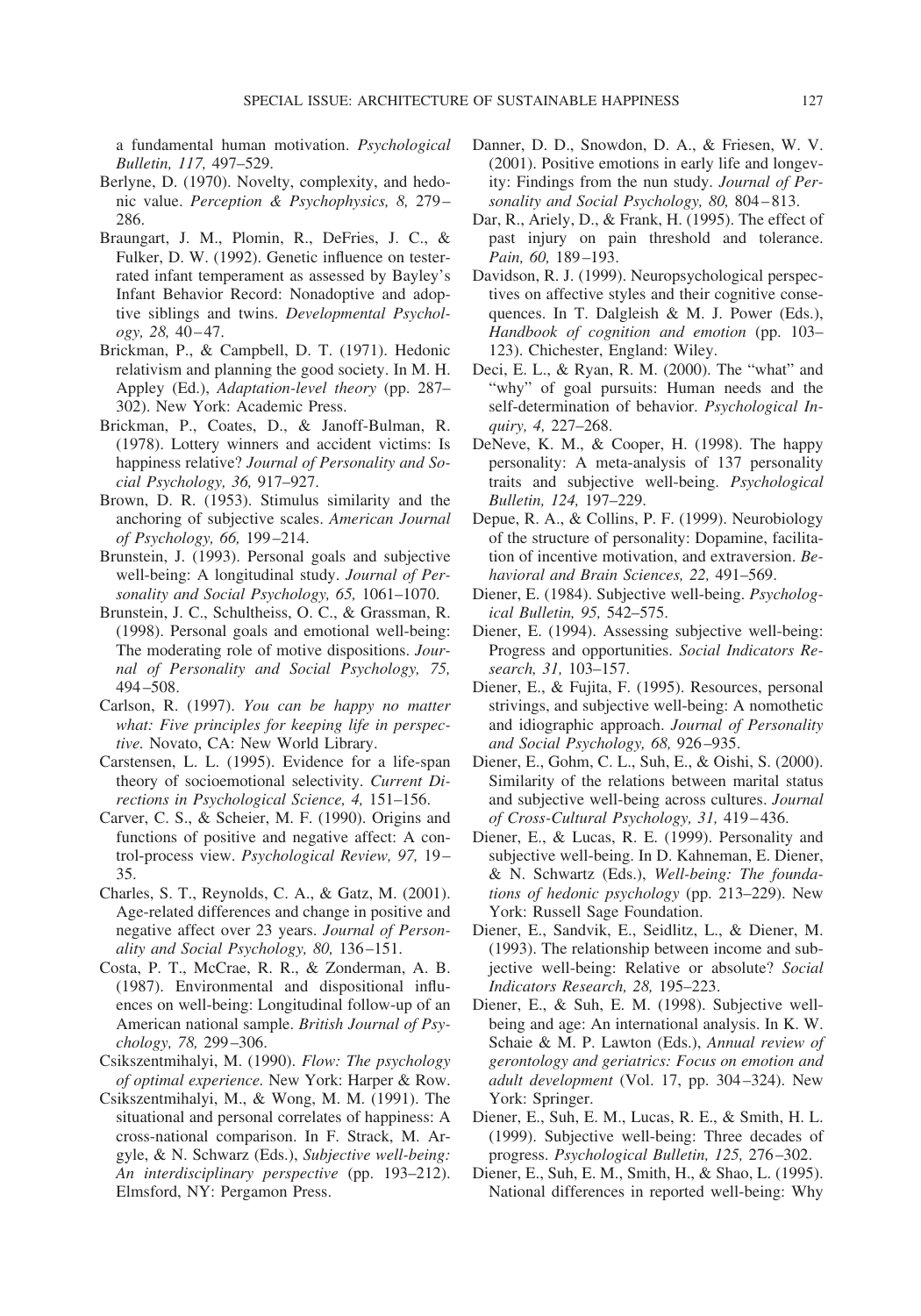do they occur? *Social Indicators Research, 34,* 7–32.

- Dillon, K. M., Minchoff, B., & Baker, K. H. (1985). Positive emotional states and enhancement of the immune system. *International Journal of Psychiatry in Medicine, 15,* 13–18.
- Emmons, R. A., & King, L. A. (1988). Conflict among personal strivings: Immediate and longterm implications for psychological and physical well-being. *Journal of Personality and Social Psychology, 54,* 1040–1048.
- Emmons, R. A., & McCullough, M. E. (2003). Counting blessings versus burdens: An experimental investigation of gratitude and subjective wellbeing in daily life. *Journal of Personality and Social Psychology, 84,* 377–389.
- Estrada, C., Isen, A. M., & Young, M. J. (1994). Positive affect influences creative problem solving and reported source of practice satisfaction in physicians. *Motivation and Emotion, 18,* 285–299.
- Fava, G. (1999). Well-being therapy: Conceptual and technical issues. *Psychotherapy and Psychosomatics, 68,* 171–179.
- Fordyce, M. W. (1977). Development of a program to increase happiness. *Journal of Counseling Psychology, 24,* 511–521.
- Fordyce, M. W. (1983). A program to increase happiness: Further studies. *Journal of Counseling Psychology, 30,* 483–498.
- Frederick, S., & Loewenstein, G. (1999). Hedonic adaptation. In D. Kahneman, E. Diener, & N. Schwarz (Eds.), *Well-being: The foundations of hedonic psychology* (pp. 302–329). New York: Russell Sage Foundation.
- Fredrickson, B. L. (2001). The role of positive emotions in positive psychology: The broaden-andbuild theory of positive emotions. *American Psychologist, 56,* 218–226.
- Fredrickson, B. L., & Joiner, T. (2002). Positive emotions trigger upward spirals toward emotional well-being. *Psychological Science, 13,* 172–175.
- Freedman, J. (1978). *Happy people: What happiness is, who has it, and why.* New York: Harcourt Brace Jovanovich.
- Frijda, N. H. (1999). Emotions and hedonic experience. In D. Kahneman, E. Diener, & N. Schwarz (Eds.), *Well-being: The foundations of hedonic psychology* (pp. 190–210). New York: Russell Sage Foundation.
- Gallup, G. G., Jr. (1984, March). Commentary on the state of religion in the U. S. today. *Religion in America: The Gallup Report,* No. 222.
- Gaskins, R. W. (1999). "Adding legs to a snake": A reanalysis of motivation and the pursuit of happiness from a Zen Buddhist perspective. *Journal of Educational Psychology, 91,* 204–215.
- Gloaguen, V., Cottraux, J., Cucherat, M., & Blackburn, I. (1998). A meta-analysis of the effects of

cognitive therapy in depressed patients. *Journal of Affective Disorders, 49,* 59–72.

- Gray, J. A. (1990). Brain systems that mediate both emotion and cognition. *Cognition and Emotion, 4,* 269–288.
- Harackiewicz, J. M., & Sansone, C. (1991). Goals and intrinsic motivation: You can get there from here. In M. L. Maehr & P. R. Pintrich (Eds.), *Advances in motivation and achievement* (Vol. 7, pp. 21–49). Greenwich, CT: JAI Press.
- Harker, L., & Keltner, D. (2001). Expressions of positive emotions in women's college yearbook pictures and their relationship to personality and life outcomes across adulthood. *Journal of Personality and Social Psychology, 80,* 112–124.
- Headey, B., & Wearing, A. (1989). Personality, life events, and subjective well-being: Toward a dynamic equilibrium model. *Journal of Personality and Social Psychology, 57,* 731–739.
- Isen, A. M. (1970). Success, failure, attention and reaction to others: The warm glow of success. *Journal of Personality and Social Psychology, 15,* 294–301.
- Jacobson, N. S., Dobson, K. S., Truax, P. A., Addis, M. E., Koerner, K., Gollan, J. K., et al. (1996). A component analysis of cognitive-behavioral treatment for depression. *Journal of Consulting and Clinical Psychology, 64,* 295–304.
- Jahoda, M. (1958). *Current concepts of positive mental health.* New York: Basic Books.
- Kagan, J. (2003). Biology, context and developmental inquiry. *Annual Review of Psychology, 54,* 1–23.
- Kahneman, D. (1999). Objective happiness. In D. Kahneman, E. Diener, & N. Schwarz (Eds.), *Wellbeing: The foundations of hedonic psychology* (pp. 3–25). New York: Russell Sage Foundation.
- Kalat, J. W. (2001). *Biological psychology* (7th ed.). Belmont, CA: Wadsworth.
- Kasser, T., & Ryan, R. M. (1996). Further examining the American dream: Differential correlates of intrinsic and extrinsic goals. *Personality and Social Psychology Bulletin, 22,* 280–287.
- Keltner, D., & Bonanno, G. A. (1997). A study of laughter and dissociation: Distinct correlates of laughter and smiling during bereavement. *Journal of Personality and Social Psychology, 73,* 687– 702.
- King, L. A. (2001). The health benefits of writing about life goals. *Personality and Social Psychology Bulletin, 27,* 798–807.
- Larsen, R. J., & Fredrickson, B. L. (1999). Measurement issues in emotion research. In D. Kahneman, E. Diener, & N. Schwarz (Eds.), *Well-being: The foundations of hedonic psychology* (pp. 40–60). New York: Russell Sage Foundation.
- Lerner, J. S., Taylor, S. E., Gonzalez, R. M., & Stayn, H. B. (2002). *Emotion, physiological reactivity,*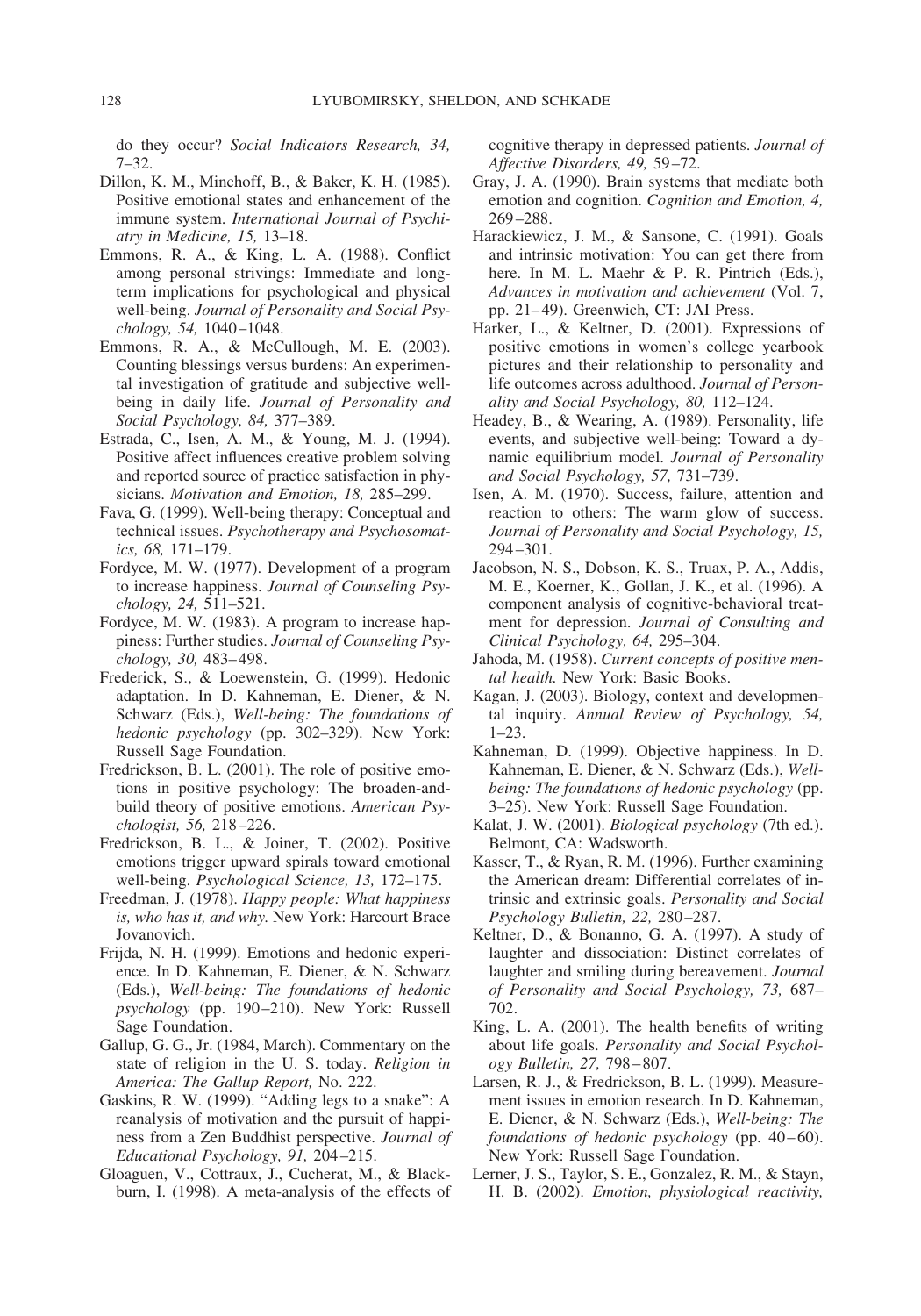*and visceral self perception.* Manuscript submitted for publication.

- Lichter, S., Haye, K., & Kammann, R. (1980). Increasing happiness through cognitive retraining. *New Zealand Psychologist, 9,* 57–64.
- Lucas, R. E., Clark, A. E., Georgellis, Y., & Diener, E. (2003). Reexamining adaptation and the set point model of happiness: Reactions to changes in marital status. *Journal of Personality and Social Psychology, 84,* 527–539.
- Lykken, D. (2000). *Happiness: The nature and nurture of joy and contentment.* New York: St. Martin's Press.
- Lykken, D., & Tellegen, A. (1996). Happiness is a stochastic phenomenon. *Psychological Science, 7,* 186–189.
- Lyubomirsky, S. (2001). Why are some people happier than others?: The role of cognitive and motivational processes in well-being. *American Psychologist, 56,* 239–249.
- Lyubomirsky, S., King, L. A., & Diener, E. (2004). *Is happiness a strength?: An examination of the benefits and costs of frequent positive affect.* Manuscript submitted for publication.
- Lyubomirsky, S., & Lepper, H. S. (1999). A measure of subjective happiness: Preliminary reliability and construct validation. *Social Indicators Research, 46,* 137–155.
- Lyubomirsky, S., & Ross, L. (1997). Hedonic consequences of social comparison: A contrast of happy and unhappy people. *Journal of Personality and Social Psychology, 73,* 1141–1157.
- Lyubomirsky, S., Sousa, L., & Dickerhoof, R. (2004). *The medium is the message: The costs and benefits of thinking, writing, and talking about life's triumphs and defeats.* Manuscript submitted for publication.
- Lyubomirsky, S., Tkach, C., & Sheldon, K. M. (2004). [Pursuing sustained happiness through random acts of kindness and counting one's blessings: Tests of two six-week interventions]. Unpublished raw data.
- Magen, Z., & Aharoni, R. (1991). Adolescents' contributing toward others: Relationship to positive experiences and transpersonal commitment. *Journal of Humanistic Psychology, 31,* 126–143.
- Marks, G. N., & Fleming, N. (1999). Influences and consequences of well-being among Australian young people: 1980–1995. *Social Indicators Research, 46,* 301–323.
- Markus, H. R., & Kitayama, S. (1994). The cultural shaping of emotion: A conceptual framework. In S. Kitayama & H. R. Markus (Eds.), *Emotion and culture: Empirical studies of mutual influences* (pp. 339–351). Washington, DC: American Psychological Association.
- Mastekaasa, A. (1994). Marital status, distress, and well-being: An international comparison. *Journal of Comparative Family Studies, 25,* 183–205.
- McAlister, L. (1982). A dynamic attribute satiation model of variety-seeking behavior. *Journal of Consumer Research, 9,* 141–150.
- McCrae, R. R., & Costa, P. T. (1986). Personality, coping, and coping effectiveness in an adult sample. *Journal of Personality, 54,* 385–405.
- McCrae, R. R., & Costa, P. T. (1990). *Personality in adulthood.* New York: Guilford Press.
- McCrae, R. R., & Costa, P. T. (1994). The stability of personality: Observations and evaluations. *Current Directions in Psychological Science, 3,* 173–175.
- McCullough, M. E., Pargament, K. I., & Thoresen, C. E. (Eds.). (2000). *Forgiveness: Theory, research, and practice.* New York: Guilford Press.
- McGregor, I., & Little, B. R. (1998). Personal projects, happiness, and meaning: On doing well and being yourself. *Journal of Personality and Social Psychology, 74,* 494–512.
- Muraven, M., & Baumeister, R. F. (2000). Selfregulation and depletion of limited resources: Does self-control resemble a muscle? *Psychological Bulletin, 126,* 247–259.
- Myers, D. G. (2000). The funds, friends, and faith of happy people. *American Psychologist, 55,* 56–67.
- Myers, D. G., & Diener, E. (1995). Who is happy? *Psychological Science, 6,* 10–19.
- Norcross, J. C., Santrock, J. W., Campbell, L. F., Smith, T. P., Sommer, R., & Zuckerman, E. L. (2000). *Authoritative guide to self-help resources in mental health.* New York: Guilford Press.
- Okun, M. A., Stock, W. A., Haring, M. J., & Witter, R. A. (1984). The social activity/subjective wellbeing relation: A quantitative synthesis. *Research on Aging, 6,* 45–65.
- Ostir, G. V., Markides, K. S., Black, S. A., & Goodwin, J. S. (2000). Emotional well-being predicts subsequent functional independence and survival. *Journal of the American Geriatric Society, 48,* 473–478.
- Parducci, A. (1995). *Happiness, pleasure, and judgment: The contextual theory and its applications.* Hove, England: Erlbaum.
- Ransford, H. E., & Palisi, B. J. (1996). Aerobic exercise, subjective health and psychological wellbeing within age and gender subgroups. *Social Science and Medicine, 42,* 1555–1559.
- Ratner, R. K., Kahn, B. E., & Kahneman, D. (1999). Choosing less-preferred experiences for the sake of variety. *Journal of Consumer Research, 26,* 1–15.
- Reis, H. T., Sheldon, K. M., Ryan, R. M., Gable, S. L., & Roscoe, J. (2000). Daily well-being: The role of autonomy, competence, and relatedness. *Personality and Social Psychology Bulletin, 26,* 419–443.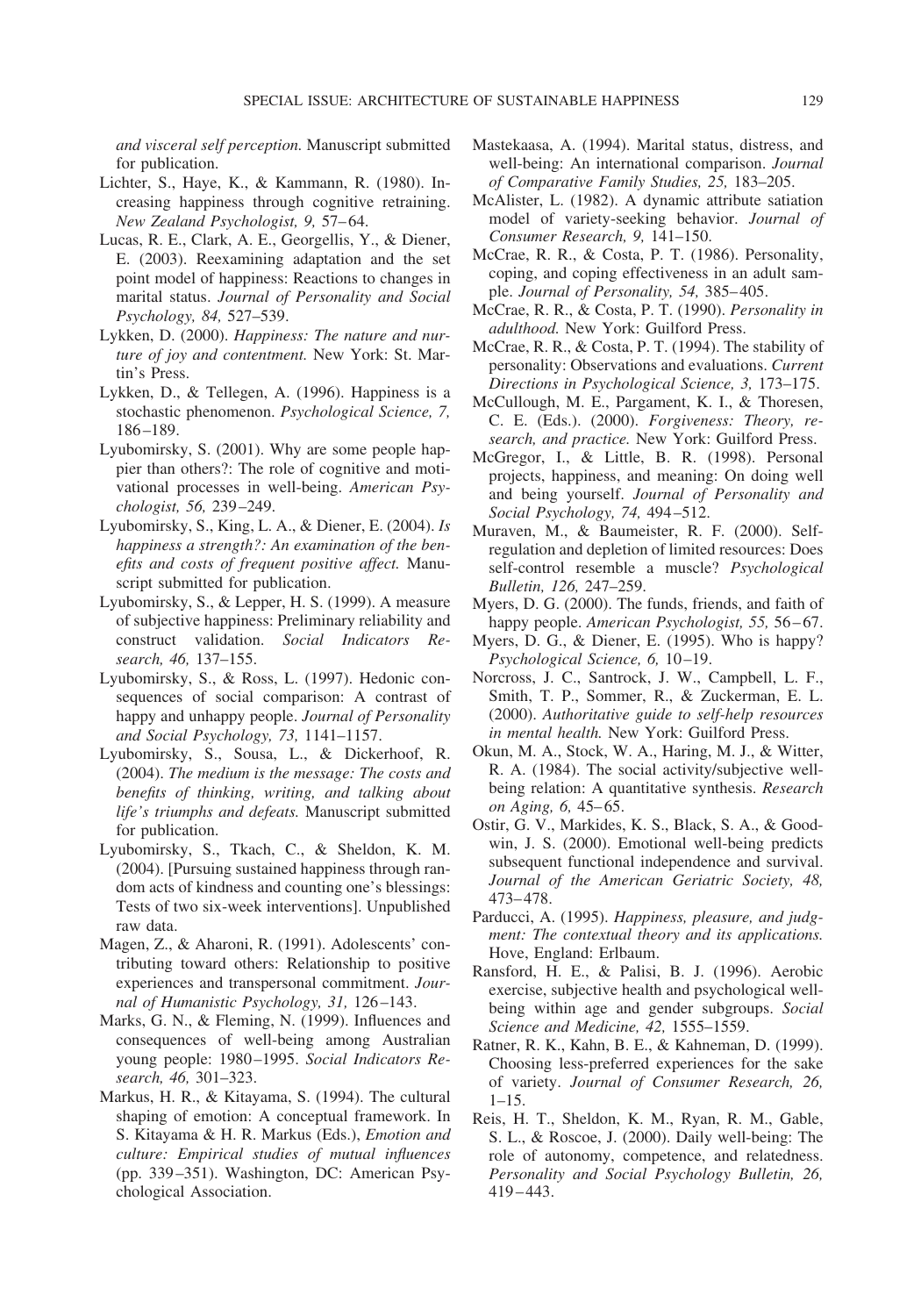- Roberts, B. W., & Chapman, C. N. (2000). Change in dispositional well-being and its relation to role quality: A 30-year longitudinal study. *Journal of Research in Personality, 34,* 26–41.
- Robinson, J. L., Emde, R. N., & Corley, R. P. (2001). Dispositional cheerfulness: Early genetic and environmental influences. In R. N. Emde & J. K. Hewitt (Eds.), *Infancy to early childhood: Genetic and environmental influences on developmental change* (pp. 163–177). London: Oxford University Press.
- Rolls, B., Rowe, E., Rolls, E., Kingston, B., Megson, A., & Gunary, R. (1981). Variety in a meal enhances food intake in man. *Physiology and Behavior, 26,* 215–221.
- Sandvik, E., Diener, E., & Seidlitz, L. (1993). Subjective well-being: The convergence and stability of self-report and non-self-report measures. *Journal of Personality, 61,* 317–342.
- Scheier, M. F., & Carver, C. S. (1993). On the power of positive thinking: The benefits of being optimistic. *Current Directions in Psychological Science, 2,* 26–30.
- Schkade, D. A., & Kahneman, D. (1998). Does living in California make people happy?: A focusing illusion in judgments of life satisfaction. *Psychological Science, 9,* 340–346.
- Schooler, J. W., Ariely, D., & Loewenstein, G. (in press). The explicit pursuit and assessment of happiness can be self-defeating. In J. Carrillo & I. Brocas (Eds.), *Psychology and economics.* Oxford, England: Oxford University Press.
- Schwartz, B. (2000). Pitfalls on the road to a positive psychology of hope. In J. E. Gillham & J. Templeton (Eds.), *The science of optimism and hope: Research essays in honor of Martin E. P. Seligman* (pp. 399–412). Philadelphia: Templeton Foundation Press.
- Schwarz, N., & Strack, F. (1999). Reports of subjective well-being: Judgmental processes and their methodological implications. In D. Kahneman, E. Diener, & N. Schwarz (Eds.), *Well-being: The foundations of hedonic psychology* (pp. 61–84). New York: Russell Sage Foundation.
- Seidlitz, L., Wyer, R. S., & Diener, E. (1997). Cognitive correlates of subjective well-being: The processing of valenced life events by happy and unhappy persons. *Journal of Research in Personality, 31,* 240–256.
- Seligman, M. E. P. (1991). *Learned optimism.* New York: Alfred A. Knopf.
- Seligman, M. E. P., & Csikszentmihalyi, M. (2000). Positive psychology: An introduction. *American Psychologist, 55,* 5–14.
- Sheldon, K. M. (2002). The self-concordance model of healthy goal-striving: When personal goals correctly represent the person. In E. L. Deci & R. M. Ryan (Eds.), *Handbook of self-determination re-*

*search* (pp. 65–86). Rochester, NY: University of Rochester Press.

- Sheldon, K. M. (2004). The benefits of a "sidelong" approach to self-esteem need-satisfaction: Comment on Crocker and Park (2004). *Psychological Bulletin, 130,* 421–424.
- Sheldon, K. M., & Elliot, A. J. (1998). Not all personal goals are personal: Comparing autonomous and controlled reasons for goals as predictors of effort and attainment. *Personality and Social Psychology Bulletin, 24,* 546–557.
- Sheldon, K. M., & Elliot, A. J. (1999). Goal striving, need-satisfaction, and longitudinal well-being: The self-concordance model. *Journal of Personality and Social Psychology, 76,* 482–497.
- Sheldon, K. M., & Houser-Marko, L. (2001). Selfconcordance, goal-attainment, and the pursuit of happiness: Can there be an upward spiral? *Journal of Personality and Social Psychology, 80,* 152– 165.
- Sheldon, K. M., Joiner, T., & Williams, G. (2003). *Self-determination theory in the clinic: Motivating physical and mental health.* New Haven, CT: Yale University Press.
- Sheldon, K. M., & Kasser, T. (1995). Coherence and congruence: Two aspects of personality integration. *Journal of Personality and Social Psychology, 68,* 531–543.
- Sheldon, K. M., & Kasser, T. (1998). Pursuing personal goals: Skills enable progress but not all progress is beneficial. *Personality and Social Psychology Bulletin, 24,* 1319–1331.
- Sheldon, K. M., & Kasser, T. (2001). Getting older, getting better?: Personal strivings and psychological maturity across the life span. *Developmental Psychology, 37,* 491–501.
- Sheldon, K. M., Kasser, T., Smith, K., & Share, T. (2002). Personal goals and psychological growth: Testing an intervention to enhance goal-attainment and personality integration. *Journal of Personality, 70,* 5–31.
- Sheldon, K. M., & Lyubomirsky, S. (2004). *Achieving sustainable gains in happiness: Change your actions, not your circumstances.* Manuscript submitted for publication.
- Sheldon, K. M., Ryan, R. M., & Reis, H. T. (1996). What makes for a good day?: Competence and autonomy in the day and in the person. *Personality and Social Psychology Bulletin, 22,* 1270–1279.
- Snyder, C. R., Ilardi, S., Michael, S. T., & Cheavens, J. (2000). Hope theory: Updating a common process for psychological change. In C. R. Snyder & R. E. Ingram (Eds.), *Handbook of psychological change: Psychotherapy processes and practices for the 21st century* (pp. 128–153). New York: Wiley.
- Snyder, M., & Omoto, A. M. (2001). Basic research and practical problems: Volunteerism and the psy-